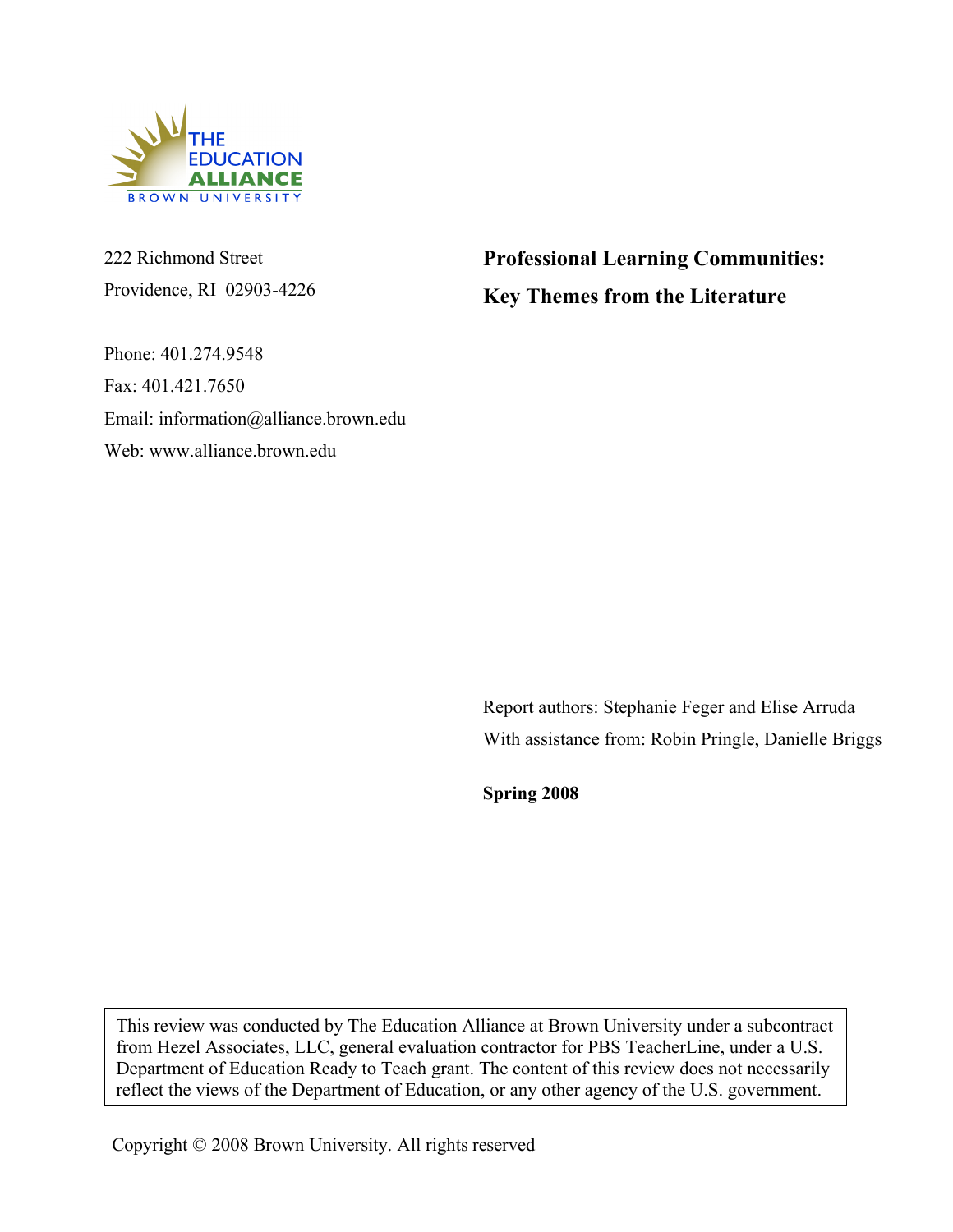# **THE EDUCATION ALLIANCE at Brown University**

## **EQUITY AND EXCELLENCE FOR ALL SCHOOLS**

Since 1975, The Education Alliance, a department at Brown University, has helped the education community improve America's schools. We provide applied research, technical assistance, and informational resources to connect research and practice, build knowledge and skills, and meet critical needs in the field.

With offices located in Providence, Rhode Island, adjacent to the Brown University campus, and a dedicated team of over 50 skilled professionals, collaborators, and partners, we provide service and resources to K-12 schools and districts across the country and beyond. As we work with educators, we customize our programs to the specific needs of our clients.

Our Web site (www.alliance.brown.edu/) describes our work and provides extensive information and resources about education reform. Information about all Alliance programs and services is available by contacting:

**at Brown University FAX: 401.421.7650 Providence, RI 02903-4226 Web: www.alliance.brown.edu**

**The Education Alliance Phone: 401.274.9548, 800.521.9550 222 Richmond Street, Suite 300 E-mail: information@alliance.brown.edu**

### **RESEARCH AND EVALUATION DIVISION**

The Education Alliance's Research and Evaluation division engages a wide range of qualitative and quantitative strategies to provide educators with information they can use to improve programs, inform school reform activities, and facilitate change. Our approach considers multiple perspectives and local contexts to ensure that educators can apply our recommendations to their specific problems. We have conducted assessments of school change models, online professional development offerings, school support organizations, and ESL and bilingual programs. We also evaluate how assessment strategies inform professional development and classroom practice in terms of national standards. For further information about the services of this division, contact Deborah Collins, Director of Research and Evaluation, at 800.521.9550, ext 260, or email R&E@alliance.brown.edu.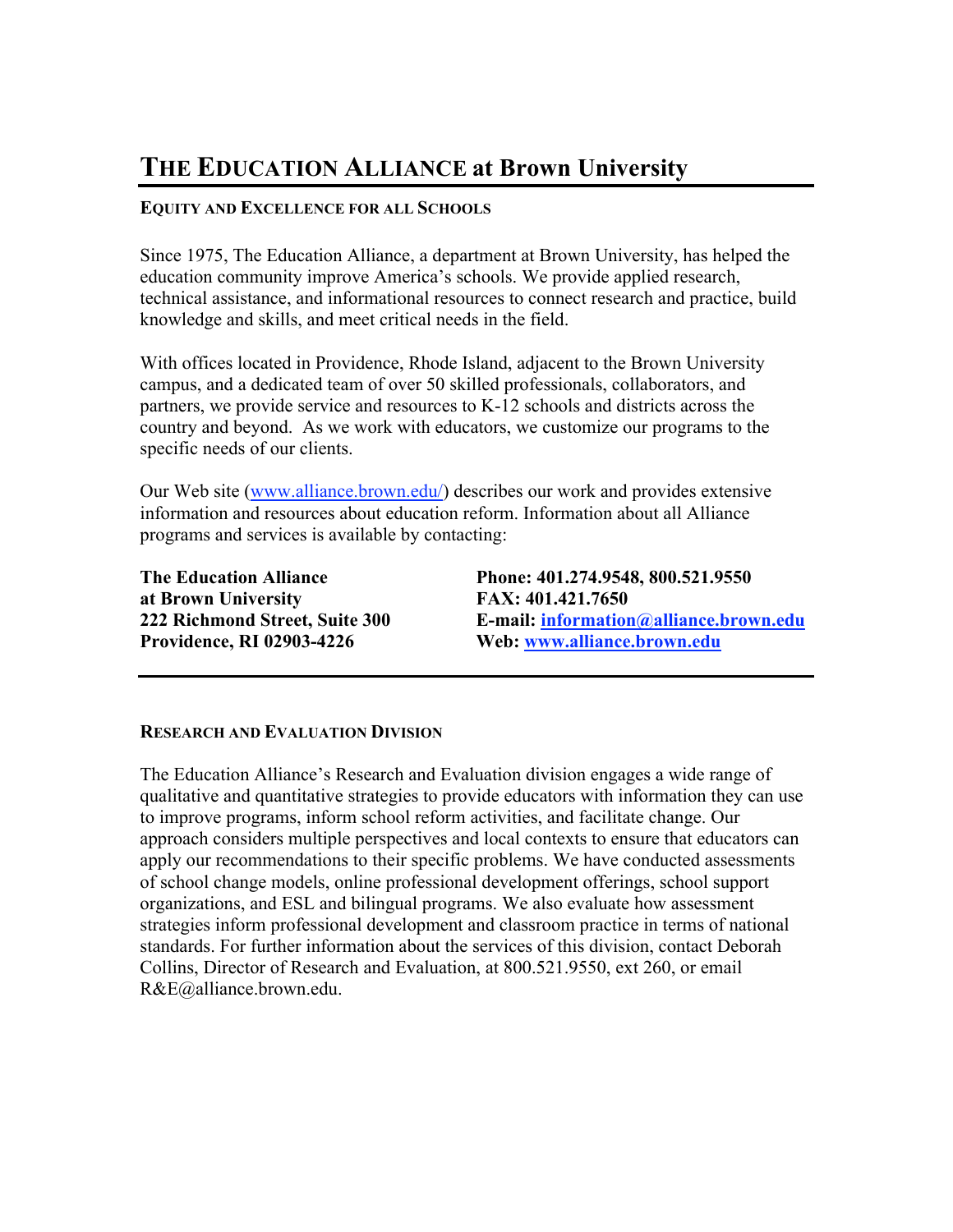## **Introduction**

Over the past twenty-five years, the educational literature has devoted considerable attention to the topic of professional learning communities (PLCs). Across the country, school districts from Maine to California are adopting PLCs as a strategy to increase student achievement by creating a collaborative school culture focused on learning. Proponents of reform and professional organizations have endorsed the concept of PLCs. For example, the National Staff Development Council (2001) has included learning communities as one of the organization's Standards for Staff Development suggesting that PLCs are recognized as a strategy for school improvement, specifically professional development.

A search of the literature on PLCs reveals a broad range of publications from guidelines for organizing PLCs, to research on their implementation. However, rigorous research and evaluation studies of PLCs are limited in number. Much of the practitioner literature on PLCs has described the processes and stages that occur along their developmental trajectory. As learning communities evolve as a strategy for professional development on a larger scale, there is a small but emerging literature that looks critically at PLC models and their impact on teaching practice and student learning. Collectively, the literature on PLCs is a rich and promising body of work that offers valuable opportunities for further exploration.

# **Methodology**

The Education Alliance at Brown University, working in partnership with Hezel Associates, produced this literature review on professional learning communities to serve as resource to the PBS Peer Connections Design Team. The Education Alliance offers the following scan and synthesis of key themes from the literature on PLCs that builds upon two prior documents analyzing key themes in the literature on instructional coaching, and mentoring. The purpose of this document is to leverage findings from the literature to guide the Peer Connections Design Team in extending PLCs by integrating technology, instructional coaching, and mentoring. To this end, the current review makes use of similar methods and research questions as previous reviews to provide a coherent approach for analyzing the literature on PLCs.

The following synthesis is more modest in scope than a comprehensive literature review. It addresses several salient questions about PLCs, looking across a variety of research studies and practitioner accounts. To gather literature for this review, The Education Alliance used key words to search electronic databases, specifically Academic Search Premier, ERIC, Digital Dissertations, WorldCat, and Google Scholar, as well as conducting archive searches of practitioner publications such as *Education Week.* Key words included:

- Professional learning communities /teachers
- Professional learning communities/district
- Professional learning communities /technology
- Professional learning communities /hobbyists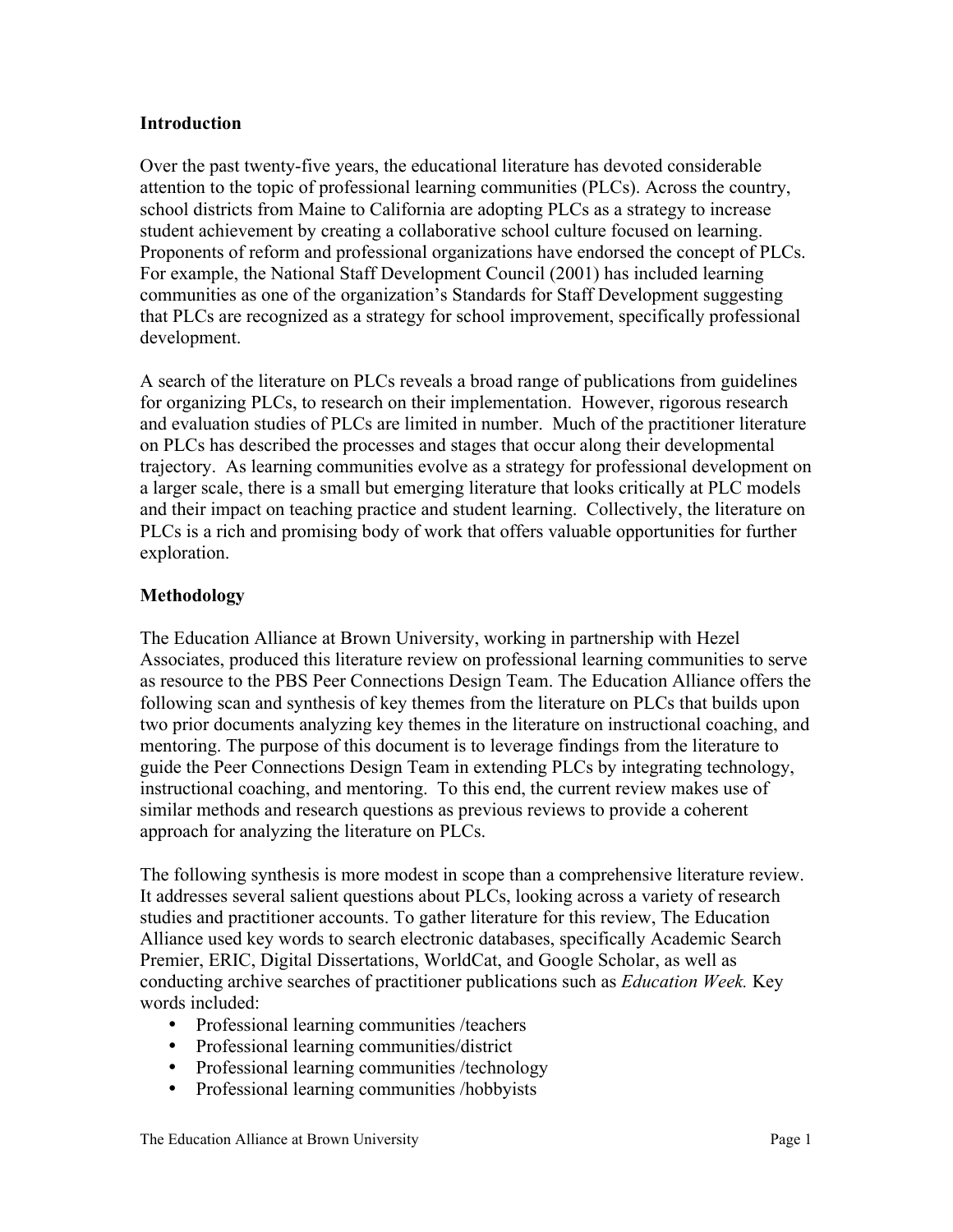Once a preliminary set of articles was identified, the research team then read each article's reference list to identify additional citations of interest. The team additionally cross-checked journal articles and publications from resources such as the All Things PLC Web site (2008) (http://www.allthingsplc.info/), a Web site that provides research, articles, and data to schools and districts interested in practical knowledge and tools to create and sustain their PLCs. Finally, the researchers identified and collected additional resources from a variety of Web sites used by educators to develop and sustain teamwork and collaboration.

The evaluation team looked for a wide variety of research methodologies as well as descriptive accounts from practitioner journals, professional organizations, and district Web sites. The search strategies yielded more than 100 studies and reports. We have included 60 studies, reports, and district documents dealing with some aspect of professional learning communities.

To analyze the literature on professional learning communities, the evaluation team, with feedback from the PBS Design Team, framed a series of questions on various aspects of how PLC's develop and sustain their work. These questions guided both the analysis of the research and its presentation in this report. The questions are as follows:

- 1) What are the characteristics of professional learning communities? How are they structured? What activities do teachers in professional learning communities engage in?
- 2) What existing theories ground the activities of professional learning communities?
- 3) What kinds of experience and knowledge do professional learning communities bring to their work?
- 4) What issues/initiatives do they address?
- 5) What kinds of dilemmas and challenges do professional learning communities face?
- 6) What is known about technology use to facilitate work in professional learning communities for educators, other professions, and hobby communities?
- 7) What evidence, if any, is available about the effectiveness of professional learning communities for teacher professional development?
- 8) Are professional learning communities increasing or decreasing as a model of support for teachers?
- 9) What further studies of the topic are recommended? What makes them sustainable?
- 10) How do school/district administrators support the development of these communities?
- 11) What role, do school-based professional development providers play, if any, in professional learning communities?
- 12) Is funding an issue? What types of resources are needed?

The evaluation team integrated research studies to address these questions. In some cases, there was considerably less information available than with other questions. Where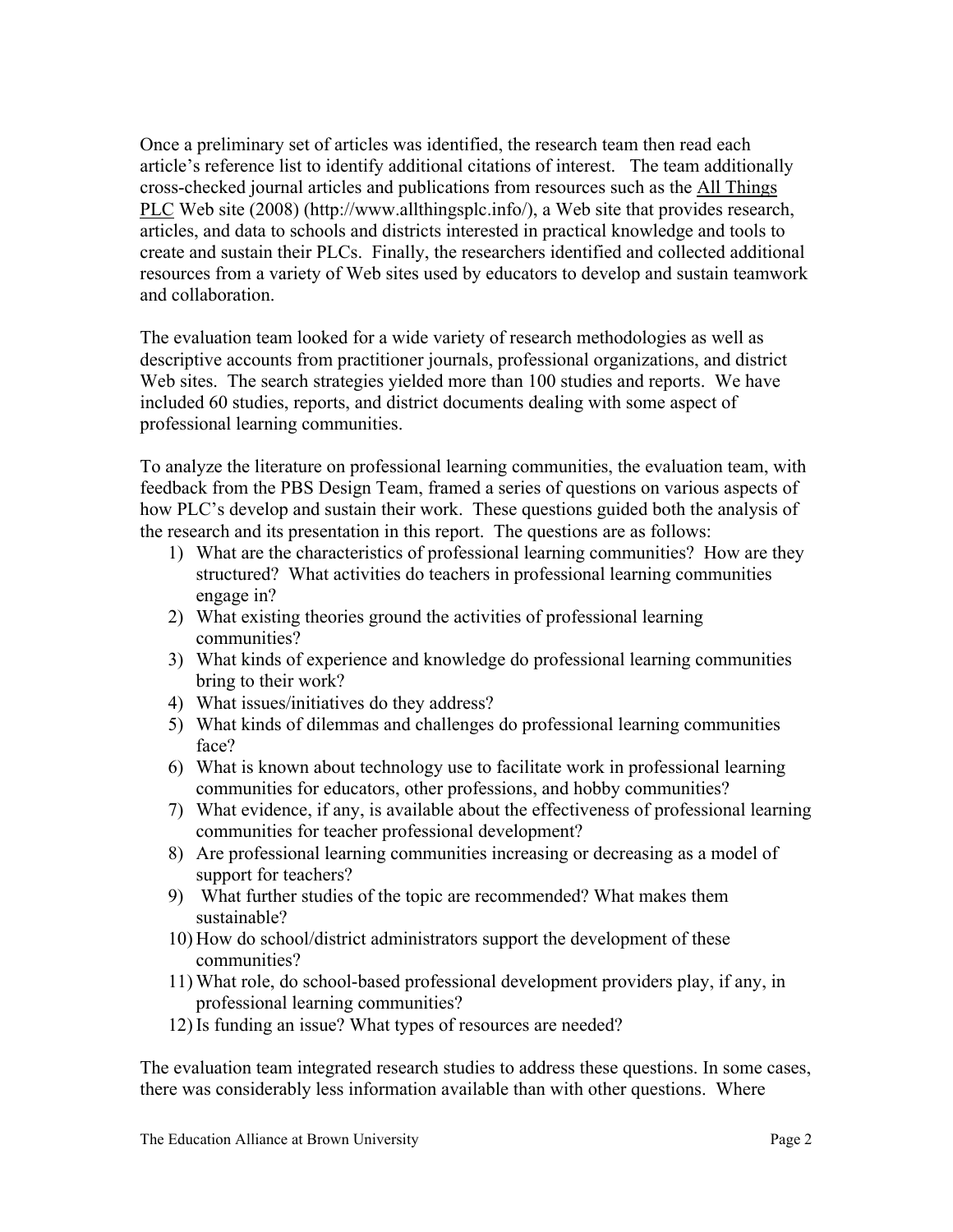appropriate a small number of education-related Web sites providing tools and services applicable to PLCs were integrated as well. A full list of these Web resources is located in Appendix A of this document. Finally, the review concludes by characterizing the current state of research on PLCs, and provides recommendations for additional research and development.

# **1. What are the characteristics of professional learning communities? How are they structured? What activities do teachers in professional learning communities engage in?**

The educational literature has given considerable attention to defining the characteristics and structures of PLCs for school improvement. Hord (1997, 2003) notes that while the term *learning community* was becoming commonplace in education, the concept nevertheless took on different configurations when observed in local settings. In some contexts a learning community was viewed as extending classroom instruction beyond the school walls into the community, while in other instances it referred to interactions between students and teachers. As Hord explains, the concept is rooted in the work of organizational theorists such as Peter Senge (1990), who articulate a view of the workplace as a learning organization. Among the practices that define learning organizations are the active participation of employees in creating a shared vision and culture to support collaboration so that they can work together more effectively in identifying and resolving problems.

Translating the ideas of a learning organization from the world of business to a learning community in education, Hord refines a set of characteristics based on the work of Astuto (1994). Astuto and her colleagues studied the interactions of educators in schools where there was ongoing exchange around issues of teaching and learning to improve practice and student learning. Hord incorporates this concept as a defining characteristic of PLCs, so that not only the structures for group interaction were included, but emphasized the purposeful nature focusing on continuous inquiry and improvement. In framing the features that define a PLC Hord identifies the following characteristics:

- Supportive and shared leadership
- Shared values and vision
- Collective learning and the application of that learning
- Shared practice
- Supportive conditions for the maintenance of the learning community.

Stoll, Bolam, McMahon, Wallace, and Thomas (2006) confirm these characteristics of PLCs in a recent review of the literature, and identify three other characteristics as significant: mutual trust, inclusive school-wide membership, and networks and partnerships that look beyond the school for sources of learning. In the school reform literature, Little (1993), Kruse, Louis, and Bryk (1995), and McLaughlin (2001) also mention many of the same characteristics referenced by Hord and Stoll et al., but add reflective dialogue, de-privatization of practice, professional growth and mutual support and mutual obligation as other important themes for developing PLCs focused on school improvement.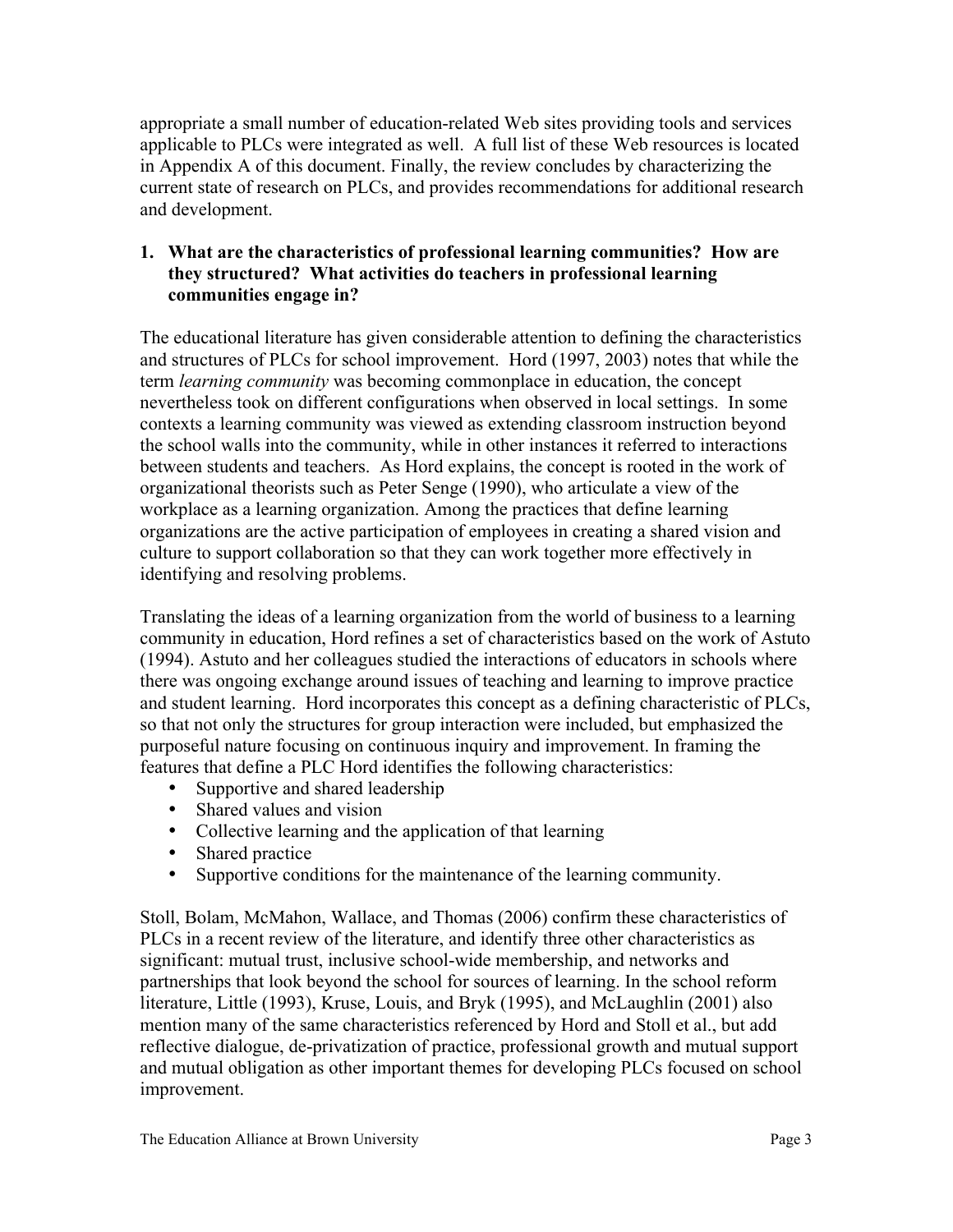Similarly to defining characteristics of PLCs, DuFour (2004) identifies three "big ideas" to guide the work of professional learning communities:

- A focus on learning
- A culture of collaboration
- A focus on results.

DuFour states that powerful professional learning is embedded in the routine practices of the school when teachers are organized into teams, provided time to meet during the school day, and given specific guidelines for engaging in activities that focus on student achievement. According to DuFour, a teams' dialogue should center on these three critical questions, related to her big ideas:

- *What is it we want our students to learn?*
- *How will we know when each student has learned it?*
- *How can we improve on current levels of student achievement?*

More than simply providing a sense of camaraderie, DuFour notes that the process of collaboration should be developed to impact professional practice. According to DuFour, the effectiveness of the collaborative process should be assessed on results rather than perceptions, or positive intentions. Therefore PLCs should identify and pursue measurable, result-oriented goals and evaluate their success in meeting these goals through evidence of student achievement.

Referencing DuFour's principles as the foundation for implementing PLCs, Graham (2007), a school administrator, describes how conversation, contention, and commitment all play an important role. He explains that conversations lay the groundwork for organizational learning. Moreover, contention exposes differences of opinion that when facilitated in team discussions, provide opportunities for growth, and finally commitment ensures a common understanding of purpose and values. Graham notes that PLCs meet during the school day, and are generally organized as specific teams, based on grade level, subject area, or some other topic of professional interest. Like other accounts of PLCs, Graham points out that the quality of the conversations that occur in the PLCs are dependent upon the development of supportive structures in which they take place.

Among the practices described in the literature on PLCs are examples of case-based inquiry and action research. Hiebert, Gallimore, and Stigler (2002) propose that professional knowledge for teaching must be storable and shareable as in other fields such as business, medicine and law, where case literature describes and reports on decisions in practice. The literature points to varied examples of how cases can be used to support the development of PLCs. Case-based inquiry has been used both on macroorganizational levels for facilitating discussions of district-wide reform (Hanna, 2006; Montgomery County Public Schools, 2008), and within schools to understand microorganizational behavior of teacher teams engaged in lesson study (Shen, Zhen, & Poppink, 2007).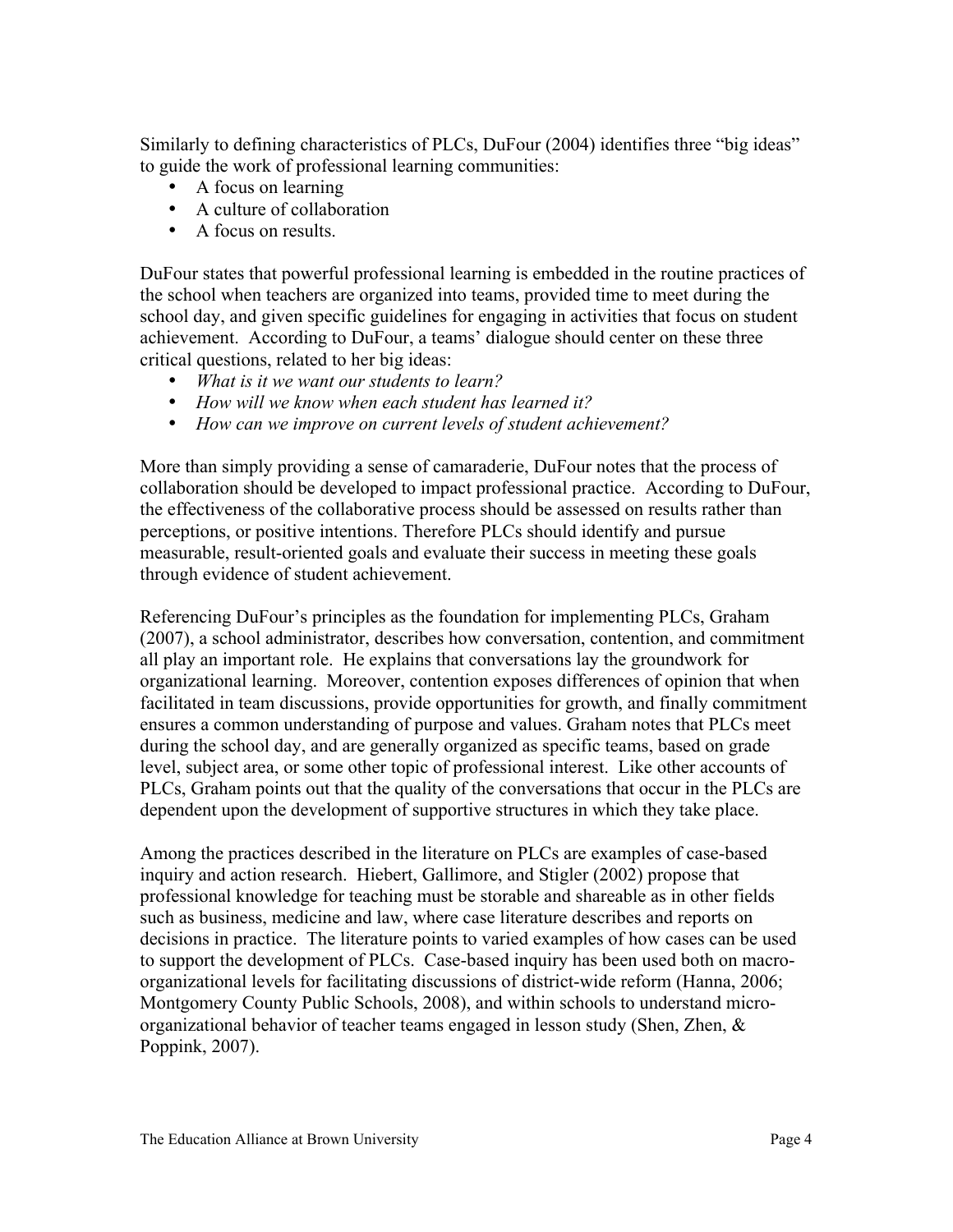In exploring how learning communities operate at the district level the Annenberg Institute for School Reform (2004) describes their work with PLCs for the purpose of improving professional culture within a school district. They note that implementation of a district-wide approach has engaged educators at all levels in collective, consistent, and context-specific learning to address inequities, and improve results for all students. The authors provide evidence for the efficacy of PLCs in improving professional culture, and offer a detailed explanation of the activities of PLC's, and their development. They cite the importance of attending to issues of trust and equity, making work public, developing distributed leadership capacity, improving documentation, and ensuring focus on instruction.

An emphasis in the practitioner-oriented literature is the identification of specific PLC activities and milestones that characterize the development of learning communities. Grossman, Wineburg, & Woolworth (2001) identify four stages of community formation:

- 1) Formation of group identity and norms of interaction
- 2) Navigating fault lines
- 3) Negotiating essential tensions
- 4) Developing communal responsibility for individual growth.

Shen, Zhen, & Poppink (2007) confirm the stages of community formation identified by Grossman, et al., and describe how these steps informed school-based discussion of how PLCs develop, pilot and improve upon a common lesson plan.

While characteristics and activities of PLCs are described, the question of whether to mandate PLCs at the school or district level is not well defined in the literature. However, DuFour (2003) states that when professional learning communities are organized to ensure that all students learn at high levels, schools cannot allow teachers to opt out of participating. Additionally, a recent dissertation (Kline, 2007) presents a case study of three teacher communities of practice. While the PLC approach in this instance was not specifically mandated, the study suggests that perceptions of PLC's were viewed in a positive way when framed as voluntary rather than required activities.

# **2. What existing theories ground the activities of professional learning communities?**

Underlying much of the PLC literature is the assumption that teaching remains a largely isolated profession, with few opportunities for teachers to learn together in the context of their work (Lortie, 1975, Little, 1990; Lieberman, 2000). Therefore, a shift in how teachers plan and carry out instruction must emerge in order to improve teaching practice and student learning over time. Likewise, much of the literature on PLCs is grounded in theories that highlight the social nature of learning and detail practices through which teachers share and build their work. Given the extensive literature on learning, this is appropriately narrowed to examine how communities and adults learn.

Theories of situated learning in *communities of practice* (Lave & Wenger, 1991) are frequently cited across the literature on PLCs. Lave and Wenger note an essential link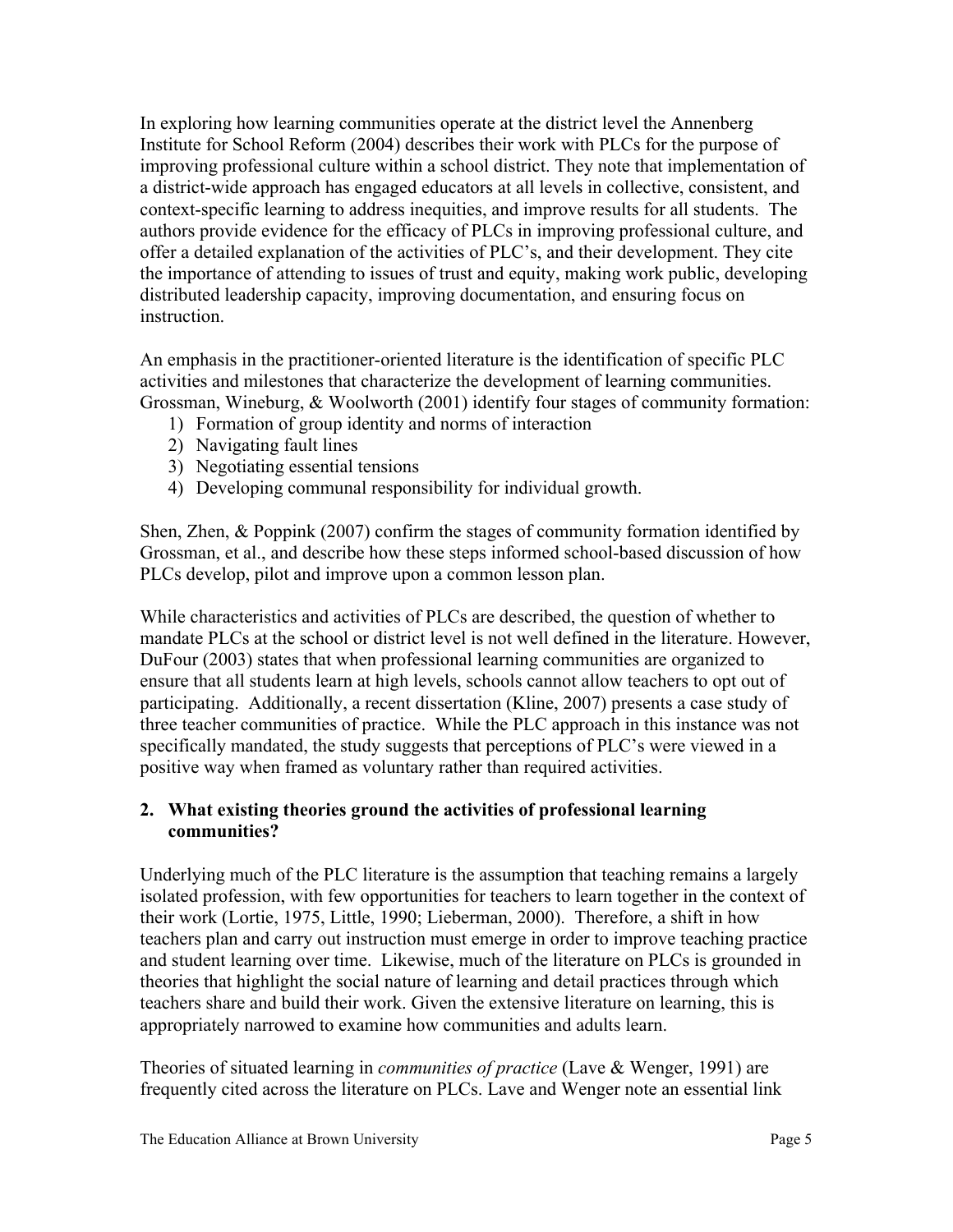between learning and practice, and describe how this connection develops through social contexts that arise when work practice is shared and novices acquire the behaviors and practices of experts.

Research on communities of practice is cited as a primary source for designing online environments where social processes are viewed as constitutive of learning. Henri and Pudelko (2003) assert that Wenger's theory of communities of practice is at the heart of virtual communities. Collis and Margaryan (2004) reference learning communities as a key design approach in creating and sharing new knowledge among an online team in an international corporation. Kolikant (2004) describes how situated learning in a community of practice served as a model for designing a course in computer science. And Guldberg and Pilkington (2006), acknowledge communities of practice as a theoretical framework for their study of networked learning in online discussions of adult caregivers of patients with autistic spectrum disorder.

Galluci (2007) poses the question 'How do organizations learn?' which she addresses using socio-cultural theory to ground a case study. This study highlights the learning processes of a teacher and her colleagues engaging in a job-embedded professional development structure for planning and discussing instructional practice. The author recommends the use of Vygotskian theory to examine how individual appropriation of ideas and transformation of practice can become publicly shared and conventionalized, creating a culture of professional learning.

The term *work process knowledge* (Boreham, 2002) is defined as "the knowledge needed to work flexibly and in contexts where information and communications technology is used to facilitate networking and lateral communications" (p. 6). This knowledge in turn shapes the requirements for designing resources for workplace learning. In addition to identifying the knowledge needed for changing demands of work, Boreham notes that this perspective on practice also leads to "new ways of theorizing this knowledge" (p. 8).

As mentioned previously, the literature on PLCs also points to importance of workplace learning where learning takes place in the context of problem solving and occurs in both structured meetings and informal peer-to-peer interactions. Smith (2003) notes that the ubiquitous presence of technology builds opportunities for new modes and offers flexible delivery systems in the context of workplace learning.

In addition to communities of practice, Schmoker (2004) and the Annenberg Institute for School Reform (2004) note the relevance of *adult development* theory to inform the design of job-embedded professional development. The need for self-directed and problem-centered approaches is stressed for adult learning. Wood (2007) also cites the active participation of teachers in the development and sharing of knowledge in PLCs. She notes that collegial dialogue, provided by the PLC structure, is an opportunity to rekindle a "Deweyan approach" utilizing collective inquiry through systematic observation and analysis of classrooms as the basis of professional learning.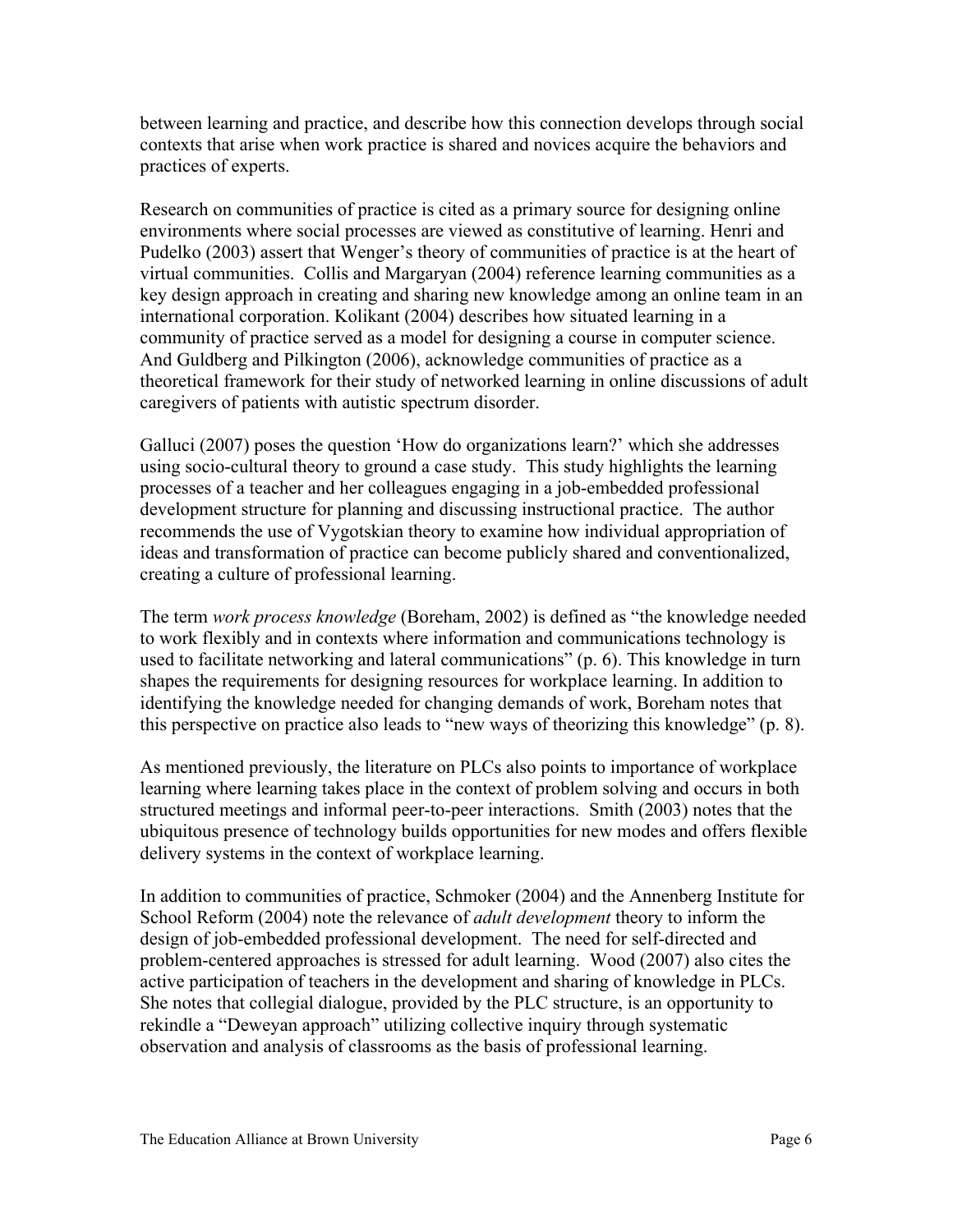## **3. What kinds of experience and knowledge do professional learning communities bring to their work?**

The Annenberg Institute for School Reform (2004) notes that PLC's promote a commitment to improve both individual content knowledge and professional practice among community members. School-based teams can include grade-level groups that focus on developing lesson plans and assessments, or multi-grade teams that collaborate on aligning curriculum and ensuring a coherent learning pathway across grade levels.

Richardson (2005) observes that school-based learning teams, described as groups of teachers who work together in an ongoing way, need to have the support of a principal to validate their work. High functioning school-based learning teams meet for at least an hour a week during the school day to examine student work and assessment results. Often, a facilitator will push the group to probe for explanations and identify priorities for improving instructional activities and set objectives for action. This notion is similar to DuFour's focus on student learning.

DuFour (2004) emphasizes that teachers need skills in examining and analyzing data for evidence-based decision-making. However, DuFour cautions that the narrow use of data does not necessarily translate into improved practice unless teachers also have access to comparative data and collegial support for review and analysis. DuFour concludes that the role of leadership is critical in creating the systems that embed collaboration in the routine practices of the school, along with the commitment of the staff to work closely and persist in their efforts together.

The National School Reform Faculty (2008), an organization devoted to developing collegial relationships and reflective practice among educators through a model called the Critical Friends Group (CFG). They note that a CFG is strong when the following characteristics are present:

- Openness to improvement
- Trust and respect
- A foundation in the knowledge and skills of teaching
- Supportive leadership
- Socialization and school structures that extend the school's mission

In addition to these indicators of successful Critical Friends Groups, relational and interpersonal skills such as managing conflict and building consensus are noted in the literature. Wood (2007), in her portrait of two teachers' learning communities, points to the importance of communication skills required for collaboration, such as facilitating meetings within a realistic time frame, and building shared norms and values for discussing teaching practice and student learning. She also mentions various tools for structuring conversations; these included protocols for looking at student work, analyzing dilemmas of practice, and assessing the value of lessons.

While similar to identifying the characteristics of PLCs, the first question covered in this review, describing what knowledge PLCs bring to their work is focused on relationships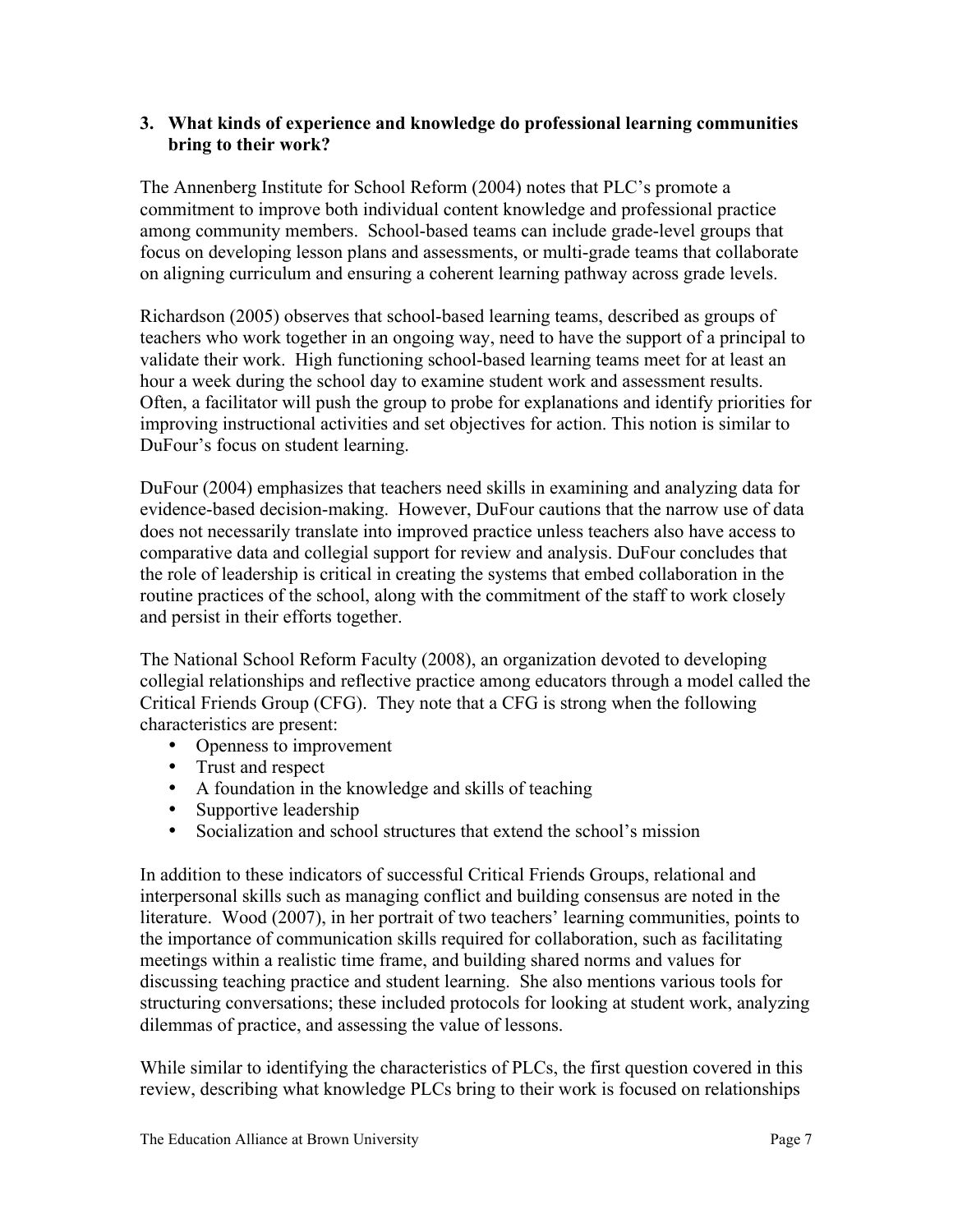that result in opportunities for learning. Knowledge of how to work collaboratively is a foundation for PLCs and with this knowledge the opportunities for building content knowledge proceeds.

# **4. What issues/initiatives do professional learning communities address?**

Based on a review of the literature, the overarching issues and initiatives that PLCs address include: student learning and effective teaching, promoting equity and high expectations, building leadership capacity, development of shared norms and values, data-based decision making, collaborative planning, and curriculum development (DuFour, 2004; Wells & Feun, 2007).

In describing the issues undertaken by PLCs, the literature points not only to schoolbased examples, but also to district-wide initiatives. Wood (2007) presents a comparative case study from schools across a district describing how learning communities used meeting time to analyze student work based on standards, increase parent involvement, improve children's literacy, and address problems concerning student behavior and motivation.

Hollins, McIntyre, DeBose, Hollins, and Towner (2004) studied a self-sustaining learning community for teacher development to improve literacy acquisition and development of African-American children at an urban elementary school. The study presents a five-step problem solving process that teachers used to direct their work. The problem solving process included:

- 1) Delineating challenges
- 2) Identifying approaches for meeting challenges
- 3) Implementing selected approaches
- 4) Evaluating implementation
- 5) Formulating theory to guide future practices.

Researchers documented changes in the teachers' habits of mind and improved academic performance of the students as positive indicators for the potential usefulness of the school-based teacher development model. So were these steps useful/successful? This study suggests that PLCs address a wide array of challenges; however, it is the way in which these challenges are addressed that is characteristics of PLCs. Therefore, is this particular study, a key feature is the use of evaluating and collecting data on strategies.

# **5. What kinds of dilemmas and challenges do professional learning communities face?**

Hollins, McIntyre, DeBose, Hollins, and Towner (2004) in their research of a school's efforts to create a self sustaining learning community for teacher development note the multiple and competing demands for time on urban teachers and administrators. Stoll et al., (2006) offer additional examples of how school context can impact on teacher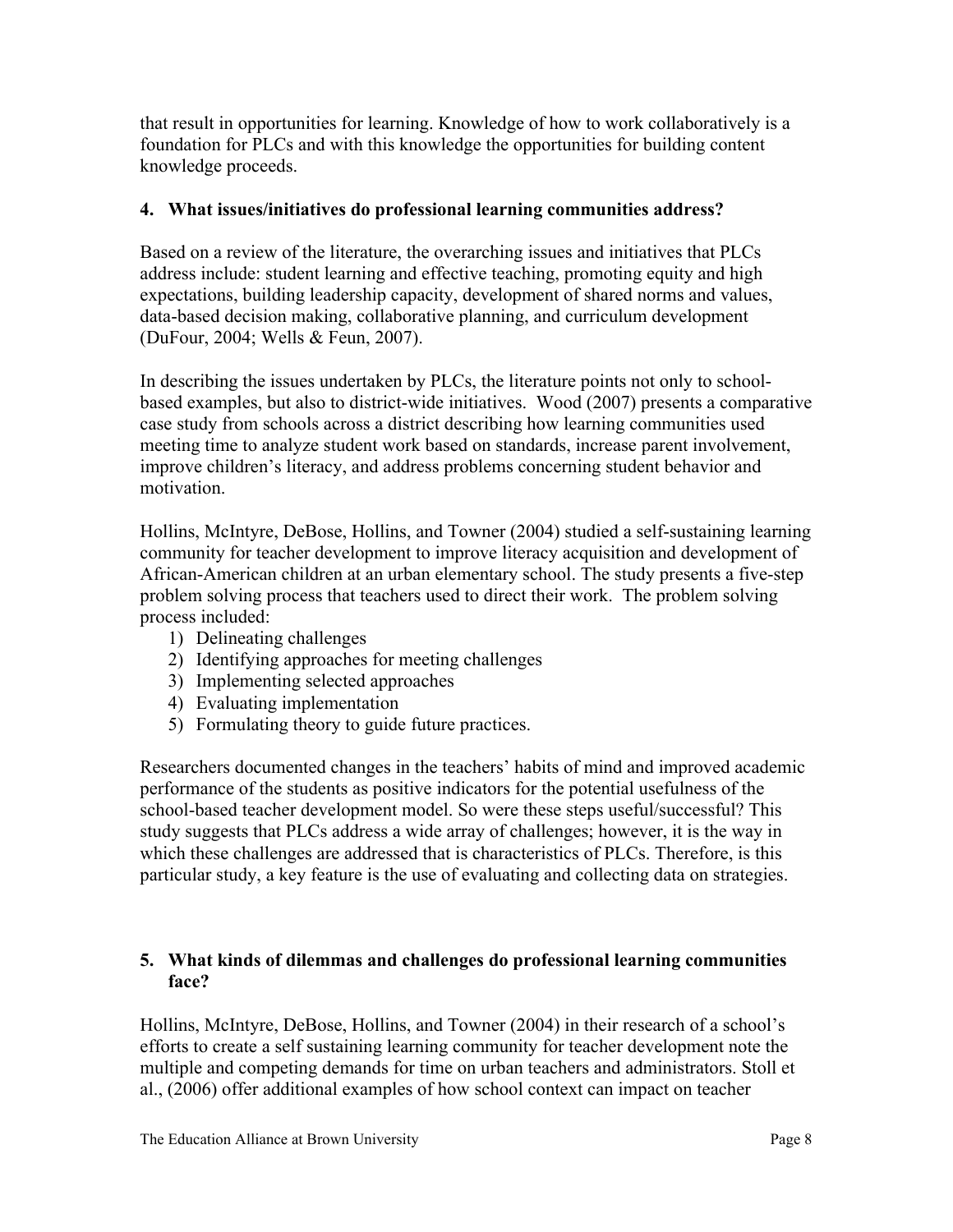learning. They reference research on school size showing that large schools often have more difficulties in developing a strong sense of group identification across the whole school, and note that improvement is also more challenging in secondary schools. In addition, factors such as location of school in a rural or isolated area, the climate of the student body, and history of the school can impact learning communities. Finally, external influences including the level of support from the community, policy decisions, and the availability of learning infrastructure such as access to university faculty and programs are cited as factors that can impact the work of professional learning communities.

A case study by Wells and Feun (2007) also illustrates a process of change and resistance in six high schools that were implementing professional learning communities. The researchers note that the initial difficulty in each school was in having teachers come together as a PLC. The study described how, prior to PLC implementation, teachers collaborated as they chose, and even in schools with a common curriculum, faculty exhibited high degree of autonomy in instruction. For example, teachers expressed concerns about developing common assessments, and found it difficult to negotiate individual differences in philosophy, style, and content for the assessments. In addition, the study showed that teachers were frustrated in functioning as a learning community because they were not trained to work together and had to engage in difficult conversations that disrupted the status quo of the school.

An additional study of high schools by McLaughlin and Talbert (2007) underscores the particular challenges presented in developing and supporting PLCs. Among these challenges are the complex organizational structures of high schools with department boundaries that limit school-wide learning communities, principals who function more as managers than as instructional leaders, and a culture of low expectations of students compounded by student disrespect for teachers. In three high schools with strongly performing PLCs researchers identified some specific practices as levers for change. The high schools that were successful moved toward a distributed rather than centralized leadership role, engaged students as part of governing committees, and developed communication across departments around common themes, such as inquiry.

Kennedy (2005) cites tensions inherent in continuing professional development models including communities where there are divergent views on individual versus collaborative endeavors related to accountability and transforming practice. Stoll et al. (2006) also point to an individuals' orientation to change and group dynamics as potential challenges for the development of professional learning communities. These studies point to examples of internal individual characteristics that surface as challenges in implementing a PLC.

In addition to the various research studies, a discussion of barriers to implementing PLCs was the topic of an online chat hosted by *Education Week*. Panelist, Anne Jolly (2007), a former teacher and author of a guide for facilitators of PLCs notes three things to consider: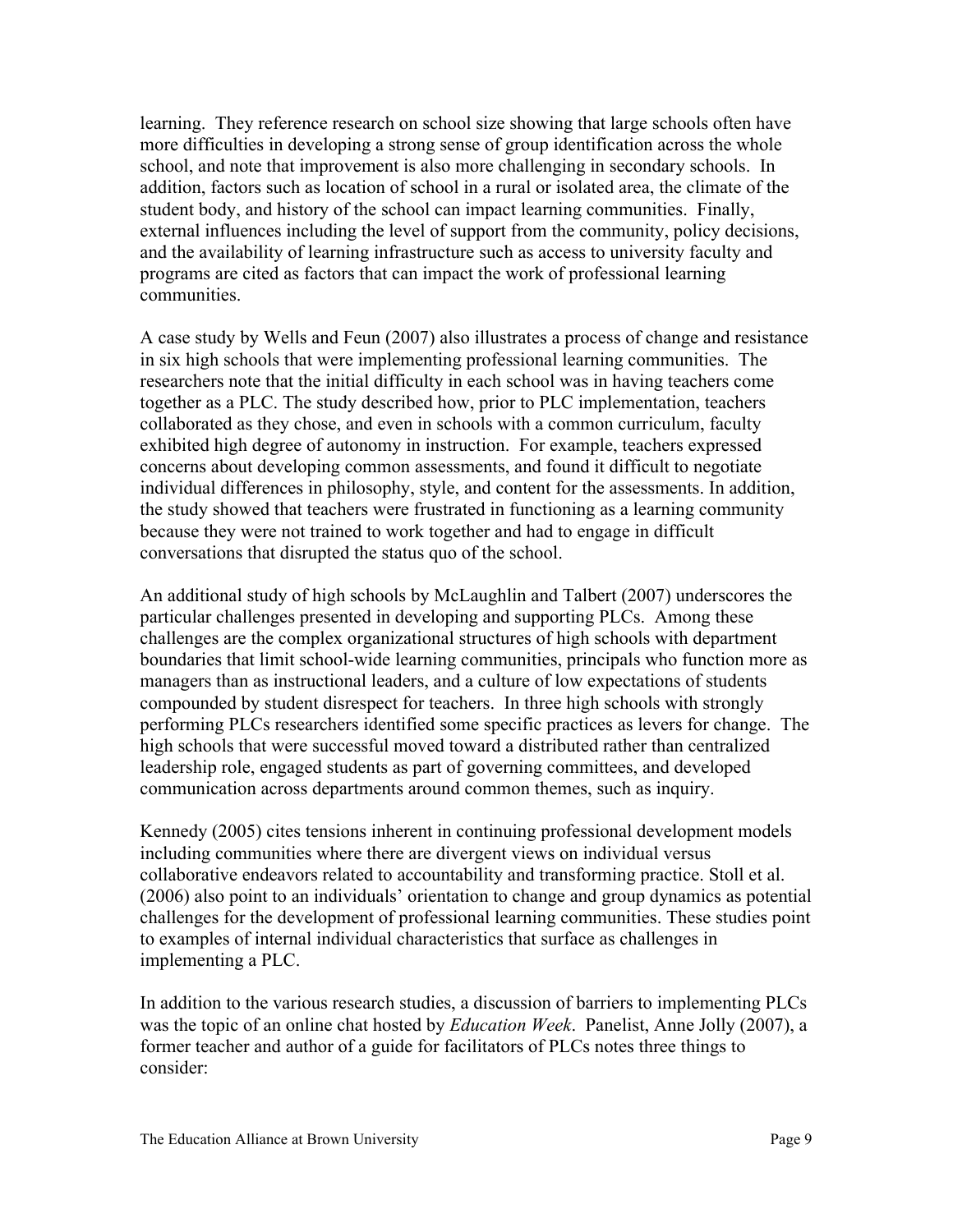- 1) Developing school policies and supports, such as a time and place for teachers to meet
- 2) Providing training to teachers so they can successfully engage in collaborative work
- 3) Gathering feedback from teachers on how they feel about PLCs and make sure there are incentives for teamwork.

Important to note in describing PLC challenges, is the issue of determining the impact of PLCs. Fullan (2006) asserts that there are many examples of PLCs that are implemented superficially, without an awareness of the depth that is needed for producing an impact on learning. He proposes that the effectiveness of PLCs should be judged on well they are able to create cultures of professional learning on a system scale. Similarly, Stoll et al. (2006) made note that researchers assume that PLCs are effective when these practices are observed, that these characteristics in and of themselves are used to denote a successful PLC. While confirming impact is not necessarily a challenge for PLCs to tackle, establishing positive impact of PLCs has potential to alleviate other challenges faced by PLCs.

# **6. What is known about technology use to facilitate the work of professional learning communities?**

Technology as a tool to facilitate the work of PLCs is widely discussed in the literature. Lieberman (2000) notes how technology has changed the way people communicate, work and learn. She suggests that educators who participate in overlapping work groups organized through online educational reform networks have the capability to recreate the scholarship of teaching. Seen through this perspective, an online environment becomes an ideal vehicle for exchanging and connecting the expertise of members in particular communities of practice.

A specific case example of how technology can support the development of a learning community is MacIsaac (2000). This study describes an online resource for physics teachers where the group has multiple email lists for discussing high school physics, professional research into physics learning, and a discussion that focused on the design and construction of physics laboratory and demonstration apparatus. Here, the online environment provided an additional time and space for this community to learn and collaborate.

Dalgarno and Colgan (2007) describe an online learning community (Connect-ME) that was developed to support novice elementary teachers in mathematics. The researchers reported that the priorities and learning needs of teachers during pre-service included: discussion with experts on topics such as mathematics curriculum, technology integration, differentiating instruction, building understanding of mathematical concepts, a bank of challenging problems and lessons selected by an expert appropriate for the classroom, and the ability to share lesson plans and activities. The findings that emerged from this study expanded upon the preliminary list and suggest a need for alternative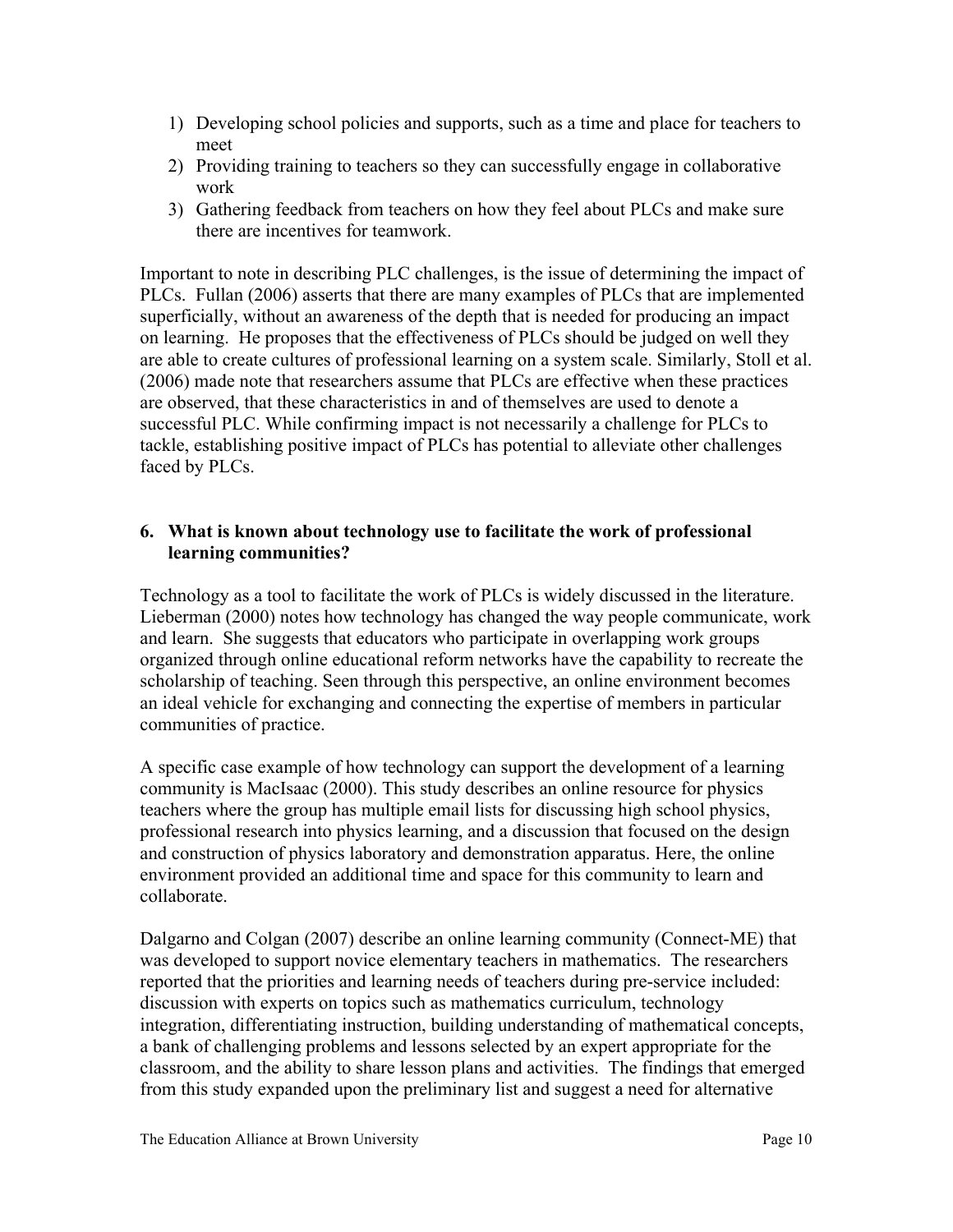forms of professional development that promoted ongoing interaction with colleagues and provided a sense of community. Teachers also cited the importance of having a skilled facilitator with a personal connection to the online community of practice.

The research of Henri and Pudelko (2003) provides a framework to analyze and evaluate activity and learning in virtual communities. Their work identifies four types of community: (1) a community of interest; (2) a goal-oriented community of interest; (3) a learner community; and (4) a community of practice. While a definition of each is not needed here, the key is that communities of practice are seen as developing among people who already share a common practice in their day-to-day lives, such as common working conditions. As the authors note, the challenge for the community then becomes to determine mutual concerns and approaches to enhance professional practice.

Extending beyond the field of education, Pitta and Fowler (2005) note how the design and application of online consumer communities provide a similar definition of communities of practice different from a community of interest as identified by Henri and Pudelko (2003). They define communities of interest as groups that share common interests or values, and in an online context they often build a repository of knowledge through archived discussion. Pitta and Fowler explain that a community of practice is informally bound by what they do and learn together through a shared practice. These researchers add that a community of practice produces a shared repertoire of resources, including routines and artifacts that are developed over time.

Several researchers make a note of the opportunity to build a scholarship of teaching in PLCs. Similar research conducted on learning communities in other fields includes hobby communities. Jeppesen and Frederiksen (2006) introduce the idea of "lead users" as innovators in a case study of computer controlled music instruments. The researchers note that hobbyist innovators who are frequently lead users and ahead of trends, often have significant incentives to solve a given problem, both in terms of peer recognition and signaling their own competence. Regarding educational development, the significance of this study lies in recognizing that people who use technologies have much to contribute to design and innovation, and PLCs might be offered to a community of potential innovators to assess their needs and use of tools and resources. Jeppesen and Frederiksen refer to relationships among users and "host organizations" which might also be considered as a way to develop a network for PLCs. The authors cite the advantages of reduced cost, user-to-user-assistance, and increased relevance in models that incorporate user innovation.

In the health-care field, Abidi, Cheah, and Curran (2005) report that leveraging clinical experiences and problem solving strategies of experts can provide actionable knowledge to assist novice clinicians. They suggest that a knowledge management methodology is needed in conjunction with the implementation of a technology-based network.

While there is great promise in the use of technology tools for PLCs, there are potential limitations and challenges to be addressed. Smith (2003) caution that in the workplace, learners often prefer a socially constructed context, and that in many situations they are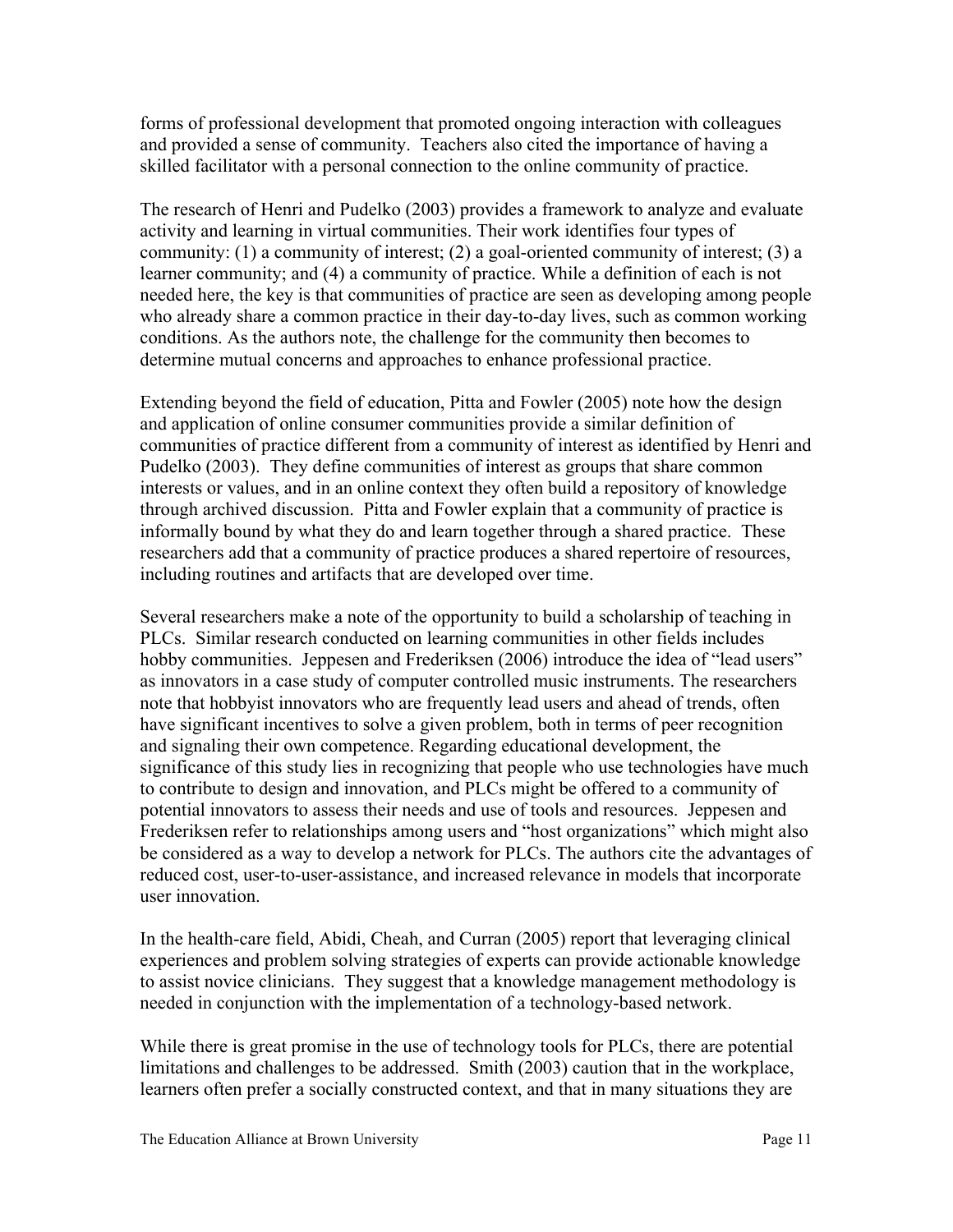not typically self-directed or independent regarding priorities for education and training. Independence and self-direction are key components to the use of online learning communities. This research also reiterates the importance of socio-culturally based knowledge and the need for cognitive apprenticeship in shifting learning from an expert to a novice, where technology tools may not be as effective as in-person communication. The potential limitations and advancements of technology as a tool for PLCs suggest that a hybrid may be optimal, where PLCs utilize the benefits of both online and in-person learning opportunities.

# **7. What evidence, if any, is available about the effectiveness of professional learning communities for teacher professional development?**

The literature evaluating the effectiveness of learning communities, while generally more descriptive than rigorous in its methods, provides insight in understanding how PLCs are implemented and possible outcomes. While case studies of individual groups are common in the literature, Fullan (2006) proposes that PLCs should be judged by their effectiveness at creating cultures of professional learning on a system-wide scale. That is, rather than effectiveness be determined by a list of characteristics, effectiveness should be determined by how a PLC impacts improvement in a particular school or district.

Vescio, Ross, and Adams (2008) examine the effectiveness of PLCs through a review of 11 studies focused on PLCs. Although they observe that "few studies move beyond selfreports of positive impact" (p. 80), based upon their analysis of the studies identified, the researchers found evidence of change in teaching practice. Also noted was that this change included "some limited evidence that the impact is measurable beyond teacher perceptions." (p. 88). In conducting the review researchers found that the teaching culture and collaboration improved, and teachers became more focused on student learning than prior to implementation of PLCs. In addition, the six studies that included students' learning outcomes reported improved achievement scores over time, suggesting that PLCs can have system-wide change.

Based on an examination of six high schools, Wells and Feun (2007) state that the results of their study suggest that change at the high school level was a slow process. PLCs faced both passive and vocal resistance to implementing change. However, Cohn and McCune (2007) offer evidence that high school faculty can come together as PLCs to address the improvement of teaching and learning. The conditions needed for this PLC included: leaders creating a shared sense of purpose for improvement of learning, teachers actively engaging in developing new structures which enabled them to collaborate both within and across departments, administrators focusing on instructional leadership, and differentiated support from the district, based on school needs.

A study conducted by Guldberg and Pilkington (2006) analyzed an online training course designed as a learning community for working adults enrolled in a university-based certificate program. The findings suggest that the students who participated in the online discussions were able to simultaneously engage as members of both online and workplace communities of practice. Through engaging in ongoing discussion,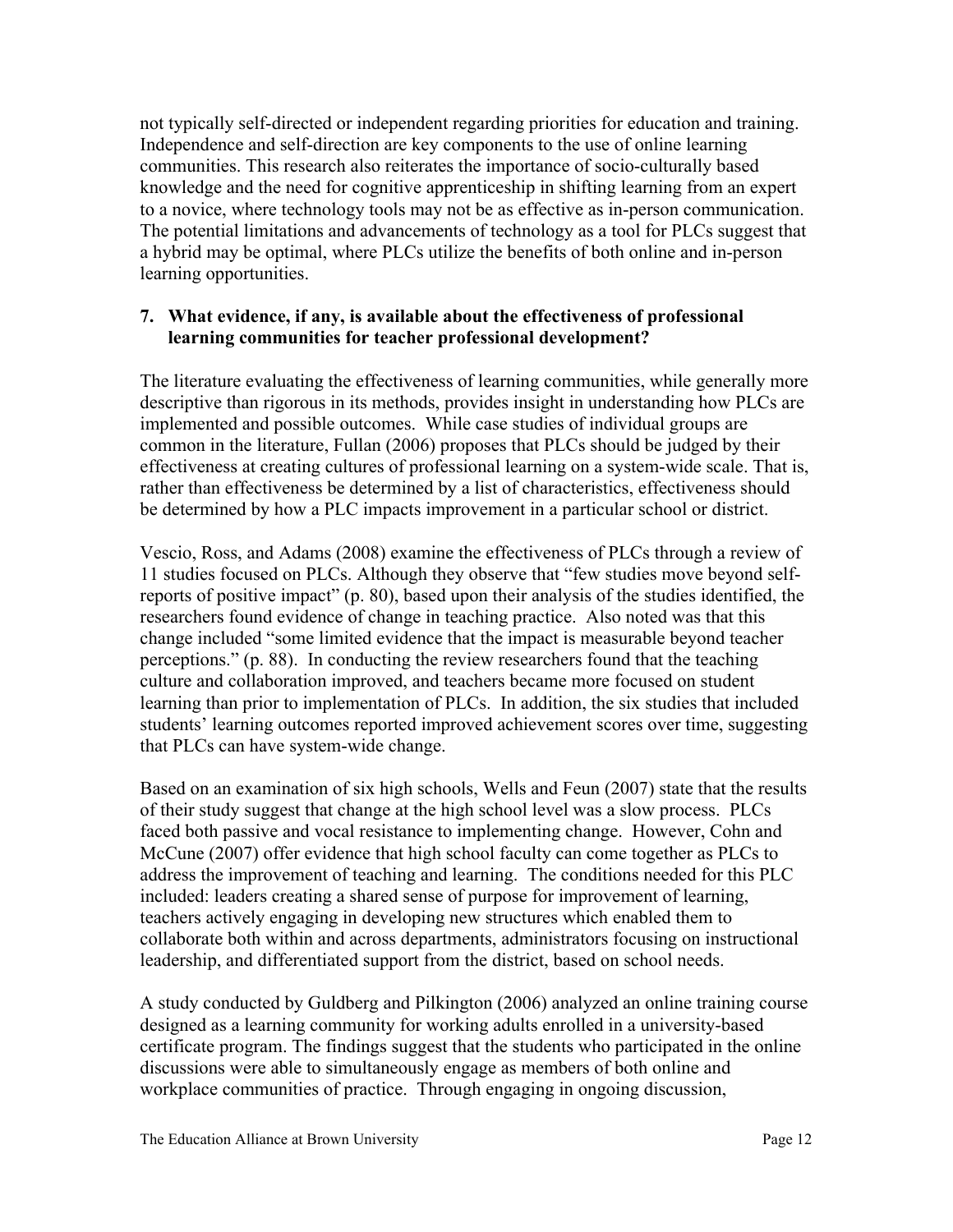participants negotiated boundaries for risk taking around issues and processes of inquiry that constituted different interests, agendas, expertise, and communities. The research points to the importance of the design and quality of mentoring and facilitation, and the relevance of varied patterns of interaction for group and individual learning. The authors found evidence of a shift in the discussion from the interpersonal to the inter-community overtime. This shift reflected ways in which the participants were learning to accommodate to commonly held values of a learning community. In addition through this networked learning opportunity, the group moved from basic sharing of experiences to a professional consensus of what constitutes a good practitioner. This study provides an example of the effectiveness of PLCs for professional development. As mentioned earlier, determining effectiveness of PLCs is a challenge given the collaborative structure of PLCs and the broad goals PLCs are tasked with.

## **8. Are professional learning communities increasing or decreasing in number as a model of support for teachers?**

There is little research available from large-scale surveys or other methods to clearly address whether the numbers of PLCs are increasing or declining. There are, however, indicators that point to the growth of PLCs as a model of support for teachers. Schmoker (2004) cited a groundswell of researchers and educators who advocate for promoting the structures found in collaborative PLCs. Along with these experts, DuFour (2007) identifies widespread interest in instituting PLCs among professional groups and organizations. Examples include: National Council of Teachers of Mathematics, National Council of Teachers of English, National Science Teachers Association, National Association of Secondary School Principals, National Association of Elementary School Principals, National Middle School Association, National Commission on Teaching and America's Future, National Board of Professional Teaching Standards, and the National Staff Development Council.

Schmoker (2004) borrows Malcolm Gladwell's concept of a "tipping point" (2002), to herald the emergence of PLCs in contrast to large-scale models such as whole-school reform. While Schmoker acknowledged that PLCs have not yet reached critical mass, he notes the growth of teachers collaborating in planning and lesson study as indications of milestones toward learning communities. He states that "thousands of schools and even entire districts" have utilized a learning communities approach with positive results evident in teaching practice and student achievement.

Fullan (2006), reports that interest in learning communities has moved beyond the whisper of researchers to a growing movement among practitioners. However, Fullan cautions that the term has traveled faster than the concept, and that many schools have rallied around the banner of PLCs with only superficial implementation that show little effect on student achievement.

Richardson (2005) describes PLCs as a "craze sweeping the country," and she adds that a growing number of schools are making time available during the workday for teachers to meet in grade-level or content area teams. As Richardson notes, parents are also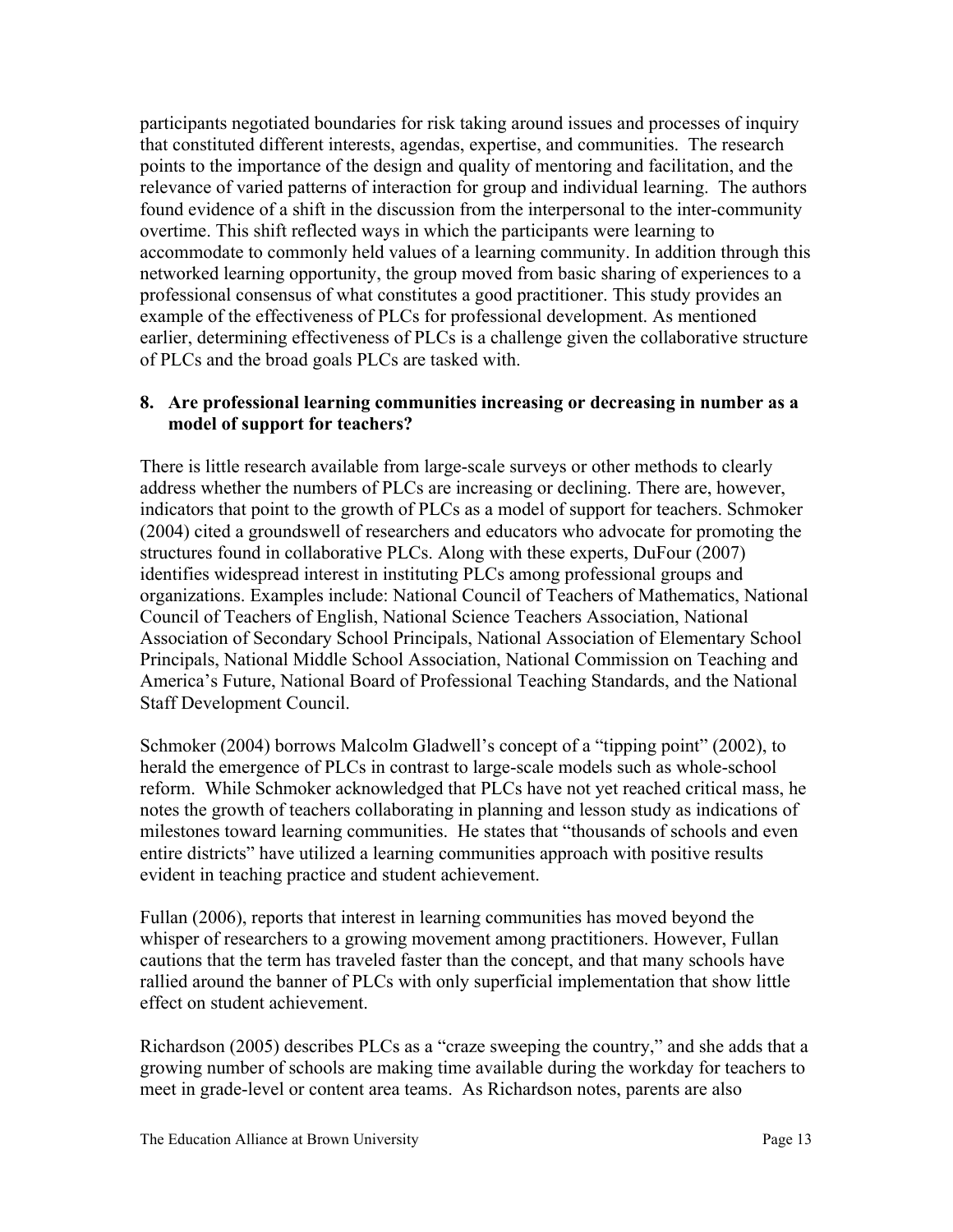becoming aware of PLCs because students often start school later in the day or leave earlier to accommodate meeting times.

The kinds of announcements and descriptions available on district Web sites also provide further evidence to strengthen the assertion that PLCs are increasing as a model of support. In California, Torrance Unified School District, announced implementation of a PLC model at the elementary schools (Torrance Unified School District, 2008), and notified parents of early dismissal times on days when PLCs meet. The Austin Independent School District in Austin, Texas announced PLCs as a professional development strategy to break patterns of isolation seen in typical secondary schools (Austin Independent School District, 2008). And finally, Durham Public Schools in Durham, North Carolina are beginning to implement PLCs district-wide, first through monthly trainings for department chairs, with full implementation of teams to take place in the next year (Durham Public Schools, 2008).

# **9. What further studies of the topic are recommended?**

In a study conducted in the Netherlands, Kwakman (2003) explores the extent to which secondary teachers participated in various professional learning activities. Based on survey results, the study suggests that collaborative activities that include active feedback during classroom observations are low, while collaborative activities that involve mainly discussion and talking (e.g., professional reading and sharing ideas with colleagues) occurred more frequently. The author states that additional research is needed on teacher participation in PLCs if the activities undertaken are to have the desired results expected in the literature on best practice and reform.

At the conclusion of their research review on the impact of PLCs, Vescio et al, (2008) state, "Additional and rigorous research documenting the impact on teaching practice and student achievement is imperative." (p. 89). They note that the studies included in their review were mainly qualitative, and advocate for research that includes: quantitative studies documenting changes in teachers' perceptions of professional culture in the school, longitudinal observation studies documenting changes in teaching practice, indepth case studies on teaching practice and student achievement, documentation of teachers' practice in analyzing student work, and analysis of changes in student achievement as teachers participate in professional learning communities.

# **10. How do school/district administrators support the development of these communities?**

Based on the literature reviewed for this document, active support for PLCs by school and district administrators appears mixed. Fullan (2006) asserts that PLCs are often viewed as short-term trends or innovative ideas rather than forms of long-term improvement. He notes that they tend to be implemented on an individual school-byschool basis rather than as a strategy for systematic change.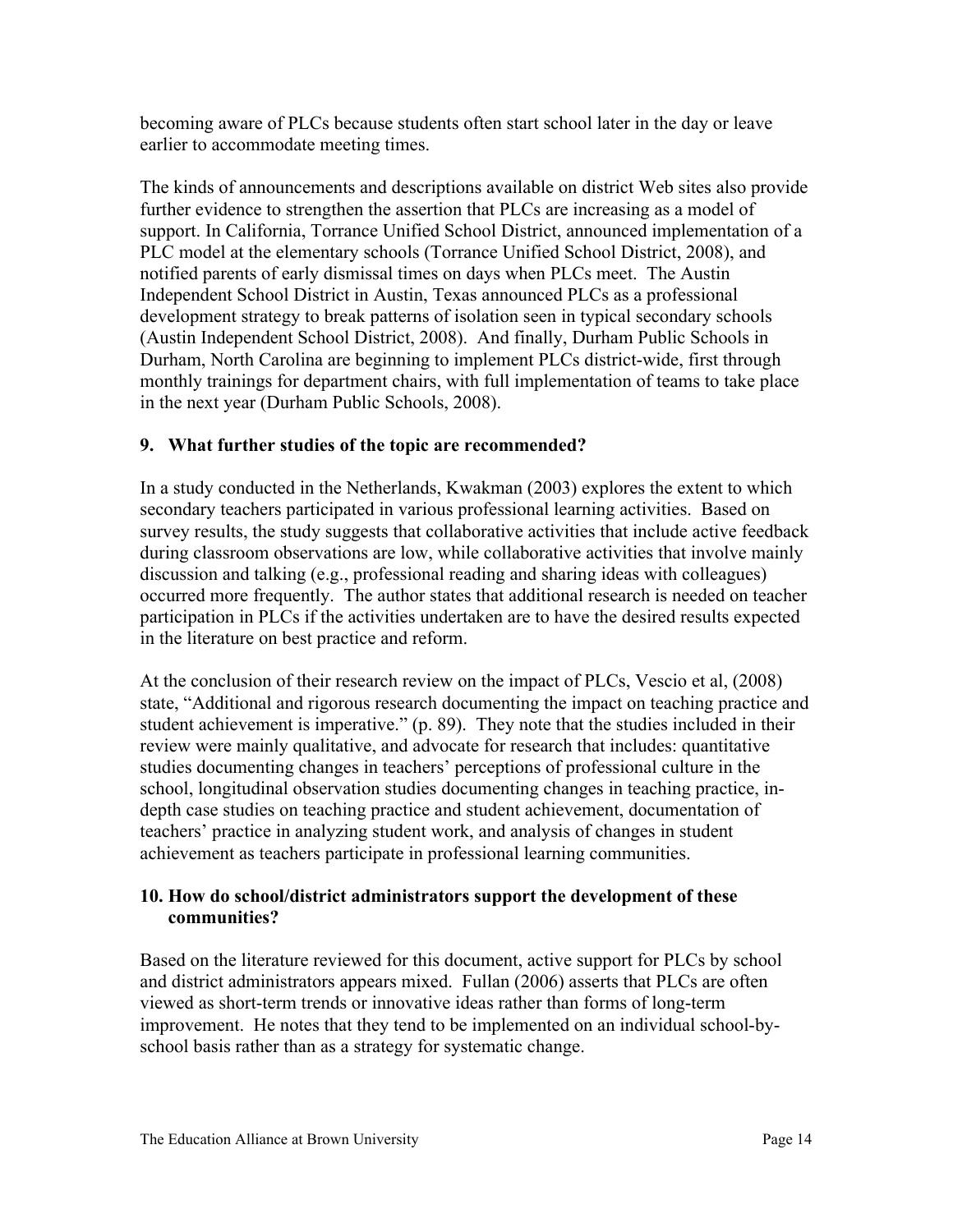Wood (2007) in her examination of teachers' learning communities studied an urban school district where an innovative superintendent established learning communities as the infrastructure for teacher learning throughout the district. Even though the initiative established learning communities district-wide, over time changes in leadership and a new focus on testing cast doubt on the sustainability of PLCs.

In their study of professional learning in six middle schools Thompson, Gregg, and Niska (2004) articulated the critical the role of the principal in driving the development of learning communities. Through interviews and surveys the researchers found that principals believed that as leaders in PLCs it was important to encourage teachers to pursue professional development as part of their job. One approach included the principal meeting with the teachers in small groups where discussion centered first on a book discussion of new ideas and strategies, and then how to apply what was learned into the classroom. Wells and Feun (2007) note that the administrators at the six high schools they interviewed for their study felt a need for grounding in the concepts underlying PLCs and an understanding of their role in leading change efforts at their schools.

Cautioning school and district leaders, DuFour (2007) observes that if administrators advocate for a learning communities approach, then they are obligated to create structures that make teacher collaboration meaningful. He underscores that leaders need to ensure the following guidelines are met:

- Teachers have time available to meet during the contractual day
- Clear priorities are drawn for teacher collaboration
- Teams have the appropriate knowledge base available to make decisions
- Training is provided and differentiated for teams
- Teams have access to templates and models to inform their work
- Clear expectations laid out for teams to use to assess the quality of their work.

Halverson (2007) suggests that professional community can serve as a means for strengthening ties between leadership and instruction in schools, and accordingly, school leaders can influence teaching practice through the artifacts they employ. He distinguishes three different types of artifacts commonly used:

- Locally designed artifacts (lesson plans and units)
- Artifacts received from the district or external sources (e.g., curriculum maps)
- Inherited artifacts (e.g., the academic calendar).

Halverson suggests that how school leaders sequence the use of these artifacts for instructional improvement activities can help develop professional community. These studies indicate that school and district administrators are important to the implementation of PLCs; however, a key component to this success is the process in which administrators support PLCs.

# **11. What role, do school-based professional development providers play, if any, in professional learning communities?**

There is not a strong body of research that specifically addresses the role of school-based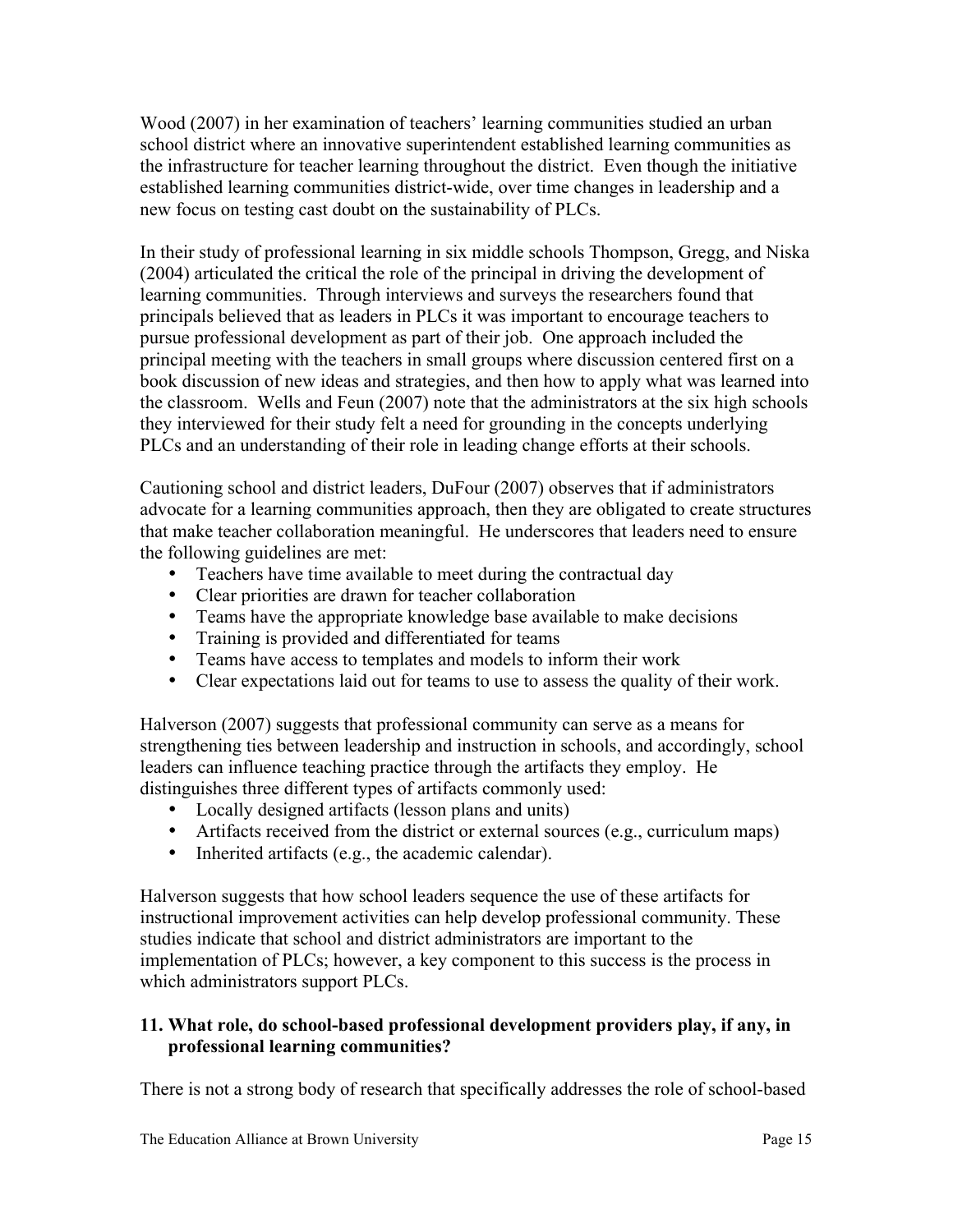professional development providers in PLCs. According to articles in practitioner journals, school-based professional developers, including coaches, lead teachers and other staff can play a variety of roles in working with PLCs.

Richard (2004) mentions that many in-house staff developers frequently assume the role of a facilitator to encourage and support teacher teams and learning communities. McLaughlin and Talbert (2007) note that high schools in San Francisco, California used external resources and supports as coordinators and trainers for PLC activities.

Montgomery County Public Schools in Montgomery, Maryland (Montgomery County Schools, 2008) have organized a Professional Learning Communities Institute (PLCI) designed to increase student achievement by building the capacity of participating schools' leadership team to work and plan for improvement. Teams are provided with structured professional development, ongoing support from the PLCI staff from the Office of Organizational Development.

# **12. Is funding an issue? What types of resources are needed?**

A few sources of funding are noted in the literature. For example Wood (2007) mentions that a Lucent Technologies grant provided support for the work of the PLCs, including costs for training and meetings.

Smith and Tamez (2008) expand the description of the Alcatel-Lucent Foundation initiative, which provided funding and resources to several school districts to help transform their professional cultures through implementation of learning communities. Organized as "Lucent Learning Communities" the PLCs were piloted in four districts: Albuquerque, NM; Seattle, WA; Lancaster, PA and Broward County, FL. Based on the lessons learned through the work in those districts, three New Jersey districts: Edison, Plainfield, and Trenton, are currently involved in the Lucent Collaborative Learning Communities Initiative.

The Triangle High Five Partnership (2008), a public-private high school reform initiative designed to increase the number of graduates and reduce the dropout rate across five public school systems in North Carolina is a five-year, \$2.5 million project. The project has defined three key areas for working in high schools: enhancing instructional strategies, assisting with the redesign of school structures, and improving community support of families and schools. High Five is committed to supporting teachers, principals and central office staffs in their own school improvement efforts through regional collaboration. A notable strategy is working with educators to form PLCs. The regional partnership's funding comes from The News & Observer Publishing Company, Blue Cross and Blue Shield of North Carolina Foundation, SAS, Progress Energy and Capitol Broadcasting Company. The five Triangle public school systems participating in the program are: Chapel Hill-Carrboro, Durham County, Johnston County, Orange County and Wake County.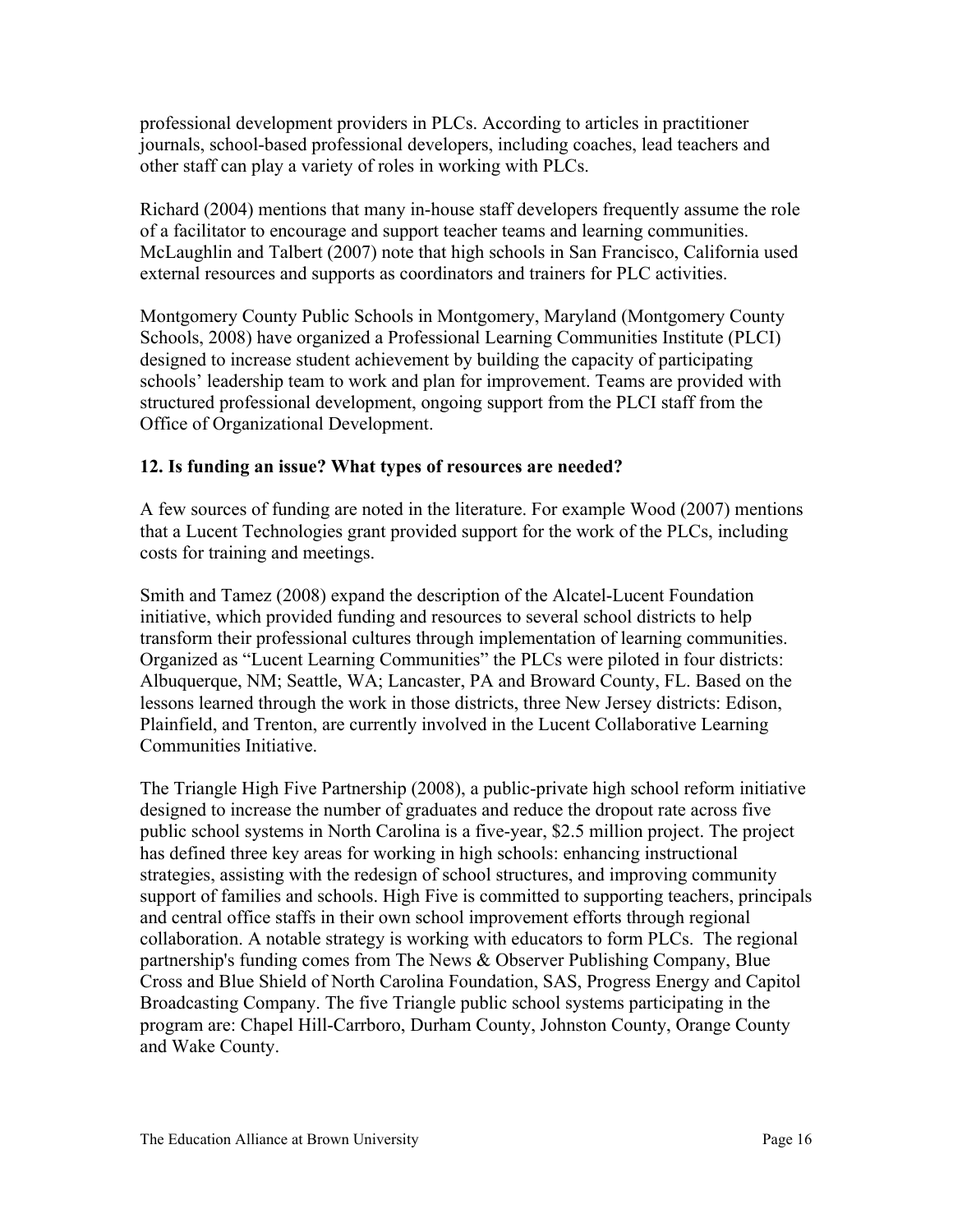In addition to financial resources external support providers are referenced in the literature. McLaughlin and Talbert (2007) note that high schools that were successful in implementing PLCs gained support and momentum for their efforts from external reform organizations. In this case study of three schools the researchers identified the Coalition of Essential Schools, the Bay Area School Reform Collaborative, and Joint Ventures of Silicon Valley. These organizations provided a variety of supports from a school-site reform coordinator to summer institutes, and funding to pay for teacher training and meeting time.

# **Conclusion**

Examination of the education research literature on PLCs revealed a broad range, type, and history of published articles and studies. However, the research on PLCs is limited and largely descriptive, involving case studies of individual programs *in situ*, observations, and interviews. Similarly, the literature from practitioner publications, while noting a research basis for the implementation of PLCs, focuses mainly on accounts of the processes and stages that occur along their developmental path.

Given that the research-to-practice link has become central to demonstrating the effectiveness of education programs, further research is recommended by many of the studies in this review. In addition, development of tools and resources for strengthening and supporting PLCs is clearly needed. Based on the literature consulted, the following recommendations for research and development are proposed.

*Research*: Further literature review or research on PLCs explicitly recommended or implicitly suggested by the literature includes:

- What constitutes supportive conditions for PLCs? This could include areas such as: policy, scheduling, building arrangements, psychological safety, and funding.
- How should PLCs be assessed and evaluated both in terms of function and outcomes? What distinguishes good practice from nominal implementation? This could include the development and validation of evaluation measures.
- What resources (case studies, protocols and other tools) are useful to PLCs at various stages of development?
- Identifying effective strategies for scaling up and PLCs including school networks and overlapping networks.
- Expanding state, district, and national research and development programs to support the implementation of PLCs.

*Development*: Additional development for PLCs suggested by the literature includes:

- Guides for effective use and facilitation of case studies and other tools such as protocols.
- Protocols.<br>• Resources for forming, scaling up and sustaining learning networks.
- Processes to initiate and develop PLCs. This could include procedural tools for "forming" and "norming" their work.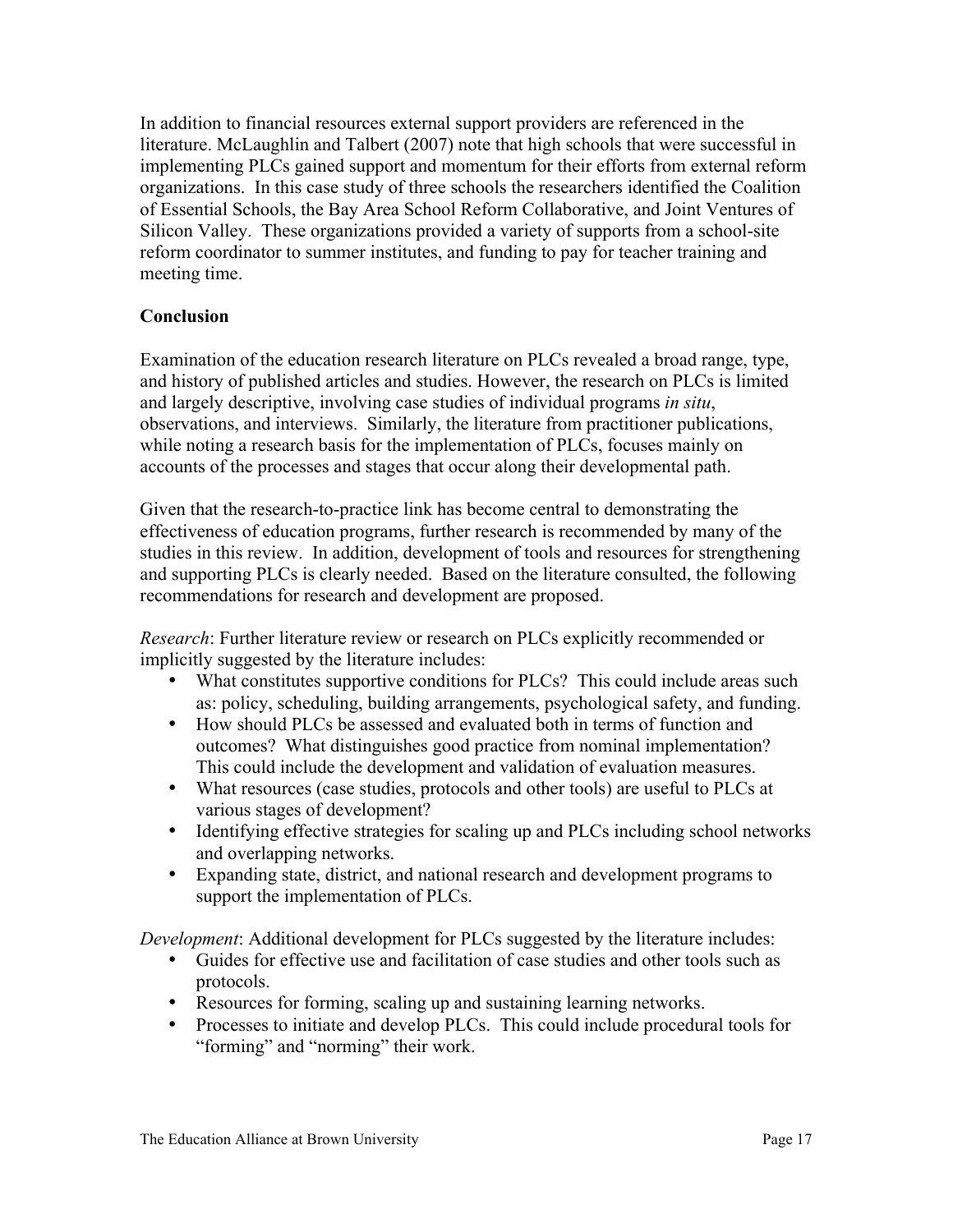- Development of networked communities as a larger framework of support for PLCs, (e.g., overarching communities of practice for implementing and sustaining PLCs).
- Developing and indexing case studies for varied circumstances, levels, and demographics.
- Development of case studies in significant numbers for analysis.
- Design of online professional development courses as learning communities.
- Providing opportunities for pre-service participation for both teachers and instructional leaders on PLCs.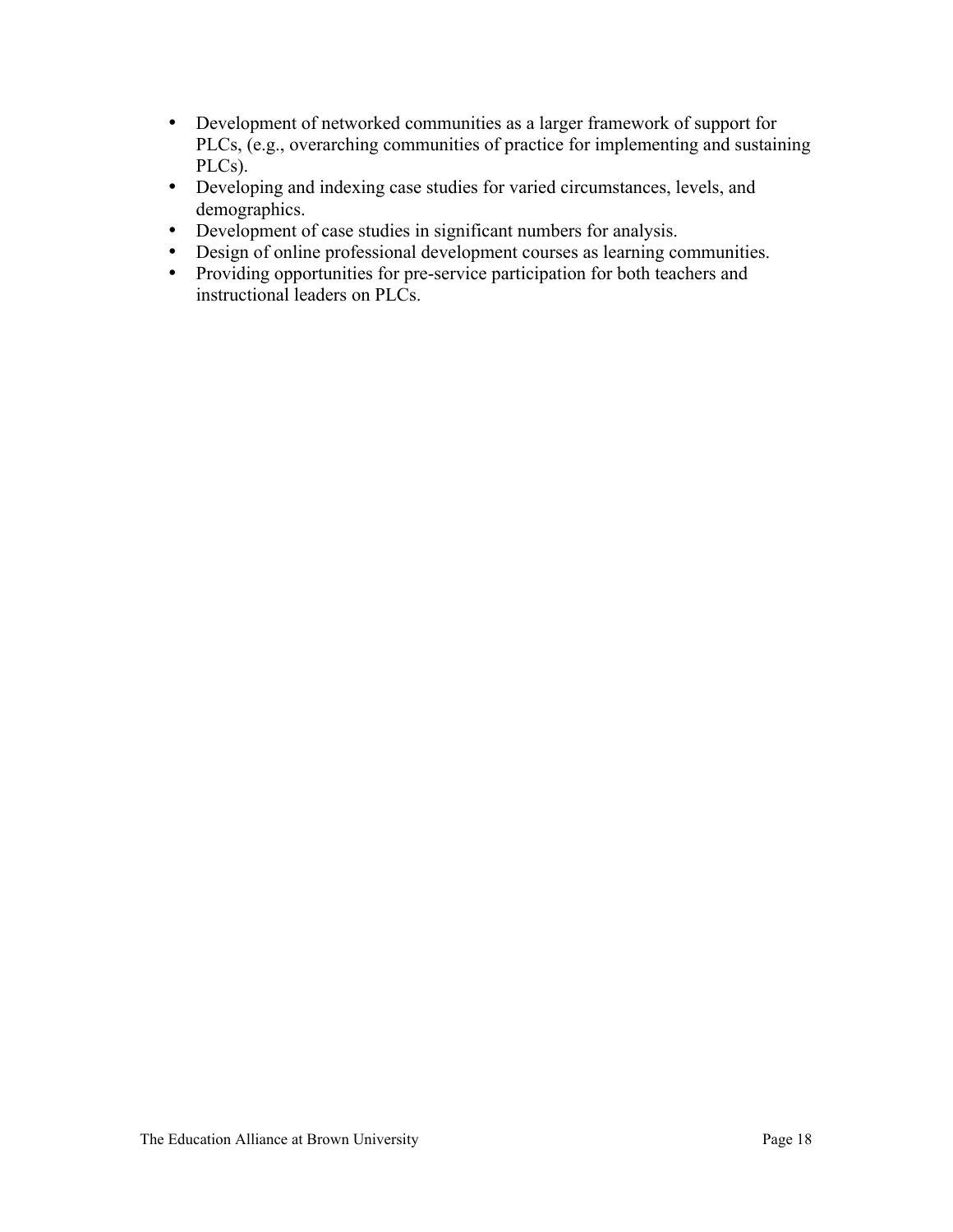# **References**

Abidi, S.S.R., Cheah, Y.N., & Curran, J. (2005). A knowledge creation info-structure to acquire and crystallize the tacit knowledge of health-care experts. *IEEE Transactions on Information Technology in Biomedicine, 9*(2) Retrieved March 12, 2008 from, http://ieeexplore.ieee.org/iel5/4233/30924/01435417.pdf?tp=&arnumber=1435417&isnu mber=30924

All Things PLC. (2008). Retrieved February 1, 2008 from, http://www.allthingsplc.info/

Annenberg Institute for School Reform (2004). *Professional learning communities: Professional development strategies that improve instruction.* Brown University. Providence, RI: Author. Retrieved February 1, 2008 from, http://www.annenberginstitute.org/pdf/proflearning.pdf

Astuto, T.A., Clark, D.L., Read, A.M., McGree, K. & Fernandez, L. (1994). *Roots of reform: Challenging the assumptions that control education reform.* [Electronic version]. Retrieved February 1, 2008 from, http://www.questia.com/PM.qst?a=o&d=98415814

Austin Independent School District (2008). Retrieved April 8, 2008 from, http://www.austin.isd.tenet.edu/inside/initiatives/redesign/plc.phtml

Boreham, N. (2002). Work process knowledge in technological and organizational development (pp. 1-14). In N. Boreham, R. Samurcay, and M. Fischer (Eds.), *Work process knowledge*. London, UK: Routledge.

Cohn, M., & McCune, S. (2007). *Building capacity for sustainability: High school staffs and the improvement of learning and teaching*. Ed.D. dissertation, University of Washington. Retrieved April 4, 2008, from ProQuest Digital Dissertations database. (Publication No. AAT 3275858).

Collis, B., & Margaryan, A. (2004). Applying activity theory to computer supported collaborative learning and work-based activities in corporate settings. *Educational Technology Research and Development, 5*2(4), 38-52.

Dalgarno, N., & Colgan, L. (2007). Supporting novice elementary mathematics teachers' induction in professional communities and providing innovative forms of pedagogical content knowledge development through information and communication technology. *Teaching and Teacher Education, 23*, 1051-1065.

DuFour, R. (2003, May). Building a professional learning community. *The School Administrator*, Retrieved February 18, 2008, from,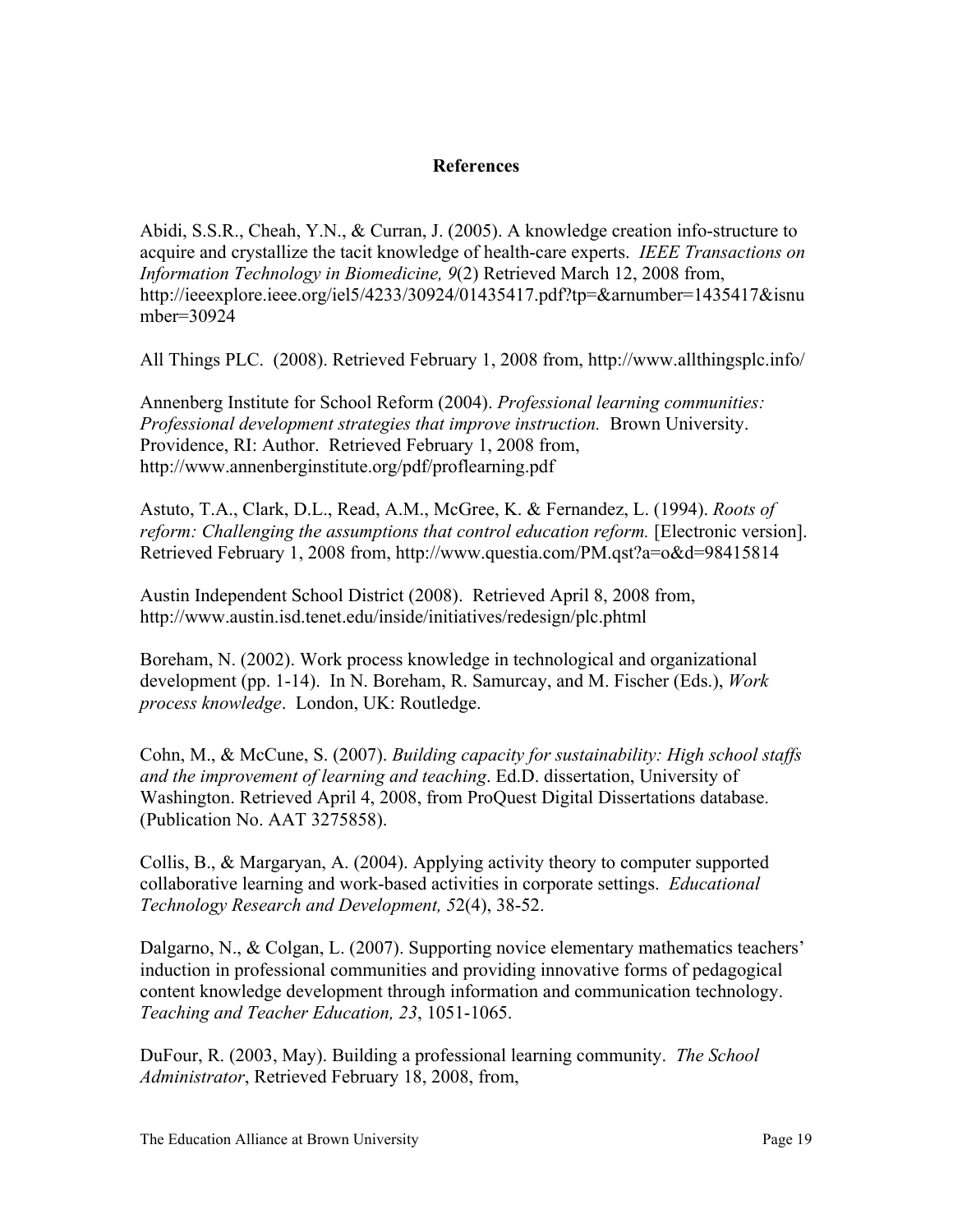http://www.aasa.org/publications/saarticledetail.cfm?ItemNumber=2909&snItemNumber =950&tnItemNumber=

DuFour, R. (2004). What is a professional learning community? *Educational Leadership, 61*(8), 6-11.

DuFour, R. (2007, September). Professional learning communities: A bandwagon, an idea worth considering, or our best hope for high levels of learning? *Middle School Journal. 9*(1) (4-8). Retrieved March 14, 2008 from, http://www.nmsa.org/Publications/MiddleSchoolJournal/Articles/September2007/Article 1/tabid/1496/Default.aspx

DuFour, R. (2007, November). In praise of top-down leadership. *The School Administrator*, Retrieved March 18, 2008, from, http://www.aasa.org/publications/saarticledetail.cfm?ItemNumber=9540&snItemNumber =950&tnItemNumber=

Durham Public Schools (2008). Retrieved April 7, 2008 from, http://www.dpsnc.net/index.php?option=com\_content&task=view&id=3000&Itemid=11 11

Fullan, M. (2006, November). Leading professional learning. *The School Administrator*, Retrieved February 18, 2008, from http://aasa.rd.net/publications/saarticledetail.cfm?mnitemnumber=&tnitemnumber=&ite mnumber=7565&unitemnumber=&pf=1&snitemnumber=

Galluci, C. (2007). *Using sociocultural theory to link individual and organizational*  learning processes: The case of highline school district's instructional improvement *reform.* Retrieved February 18, 2008 from University of Washington Center for the Study of Teaching and Policy Web site:

http://depts.washington.edu/ctpmail/PDFs/OrgLearningCG-01-2007.pdf

Gladwell, M. (2002). *The tipping point: How little things can make a big difference.* Boston: Little, Brown.

Graham, P. (2007). The role of conversation, contention, and commitment in a professional learning community. *Connexions*, module: m14270. Retrieved April 11, 2008 from, http://cnx.org/content/m14270/latest/

Grossman, P., Wineburg, S., & Woolworth, S. (2001). Toward a theory of teacher community. *Teachers College Record, 103*(6), 942-1012.

Guldberg, K., & Pilkington, R. (2006). A community of practice approach to the development of non-traditional learners through networked learning. *Journal of Computer Assisted Learning, 22*, 159-171.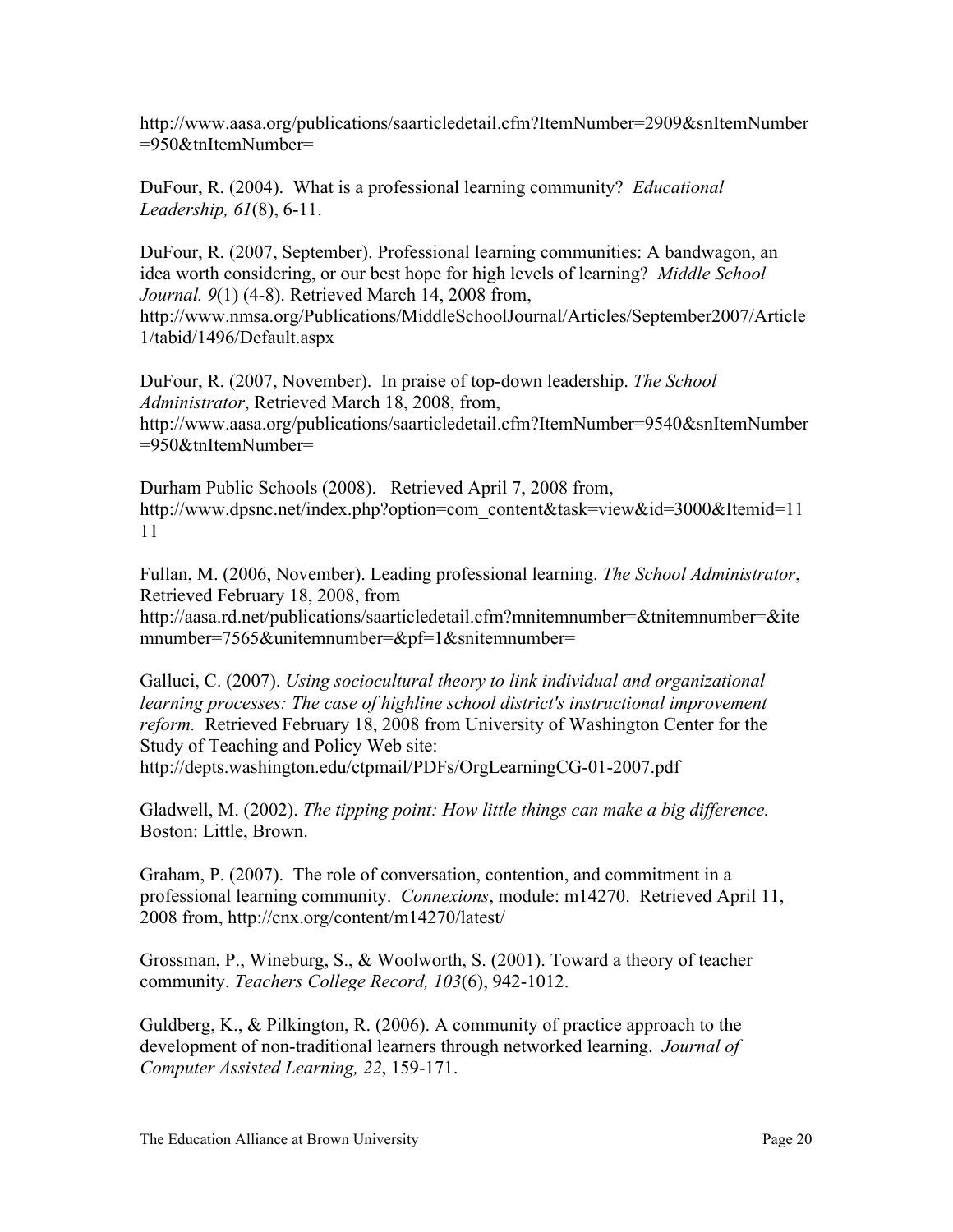Halverson, R. (2007). How leaders use artifacts to structure professional community in school. In L. Stoll, and K.S. Louis (Eds.), *Professional Learning Communities: Divergence, Depth and Dilemmas*. Columbus, OH: Open University Press.

Hanna, J. (2006, May). *Writing the case for public school reform*. Harvard Business School Working Knowledge. Retrieved April 3, 2008 from, http://hbswk.hbs.edu/item/5321.html

Henri, F., & Pudelko, B. (2003). Understanding and analyzing activity and learning in virtual communities. *Journal of Computer Assisted Learning, 19*, 474-487.

Hiebert, J., Gallimore, R., & Stigler, J. (2002). A knowledge base for the teaching profession: What would it look like and how can we get one? *Educational Researcher, 31*(5), 3-15.

Hollins, E.R., McIntyre, L.R., DeBose, C. Hollins, K.S., & Towner, A. (2004). Promoting a self-sustaining learning community: Investigating an internal model for teacher development. *International Journal of Qualitative Studies in Education, 17*(2), 247-264.

Hord, S. (1997, 2003). Professional learning communities: Communities of continuous inquiry and improvement. Austin, TX: Southwest Educational Development Laboratory. Retrieved February 1, 2008 from, http://www.sedl.org/pubs/change34/plc-cha34.pdf

Jeppesen, L. B., & Frederiksen, L., (2006). Why do users contribute to firm-hosted user communities? The case of computer-controlled music instruments. *Organization Science, 17*(1), 45-63.

Jolly, A. (2007, November 19). Building professional learning communities. *Education Week*. Online chat transcript posted to http://www.edweek.org/chat/transcript\_11\_19\_2007.html

Kennedy, A. (2005). Models of continuing professional development: A framework for analysis. *Journal of In-service Education, 31*(2), 235-250.

Kline, M. C., (2007) *Developing conceptions of teaching and learning within communities of practice.* Ed.D. dissertation, University of Pennsylvania. Retrieved April 3, 2008, from ProQuest Digital Dissertations database. (Publication No. AAT 3255855).

Kolikant, Y. B., (2004). Learning concurrency as an entry point to the community of computer science practitioners. *Journal of Computers in Mathematics and Science Teaching, 23*(1), 21-46.

Kruse, S.D., Louis, K.S., & Bryk, A.S. (1995). An emerging framework for analyzing school-based professional community. In K.S. Louis, S. Kruse (Eds.). *Professionalism*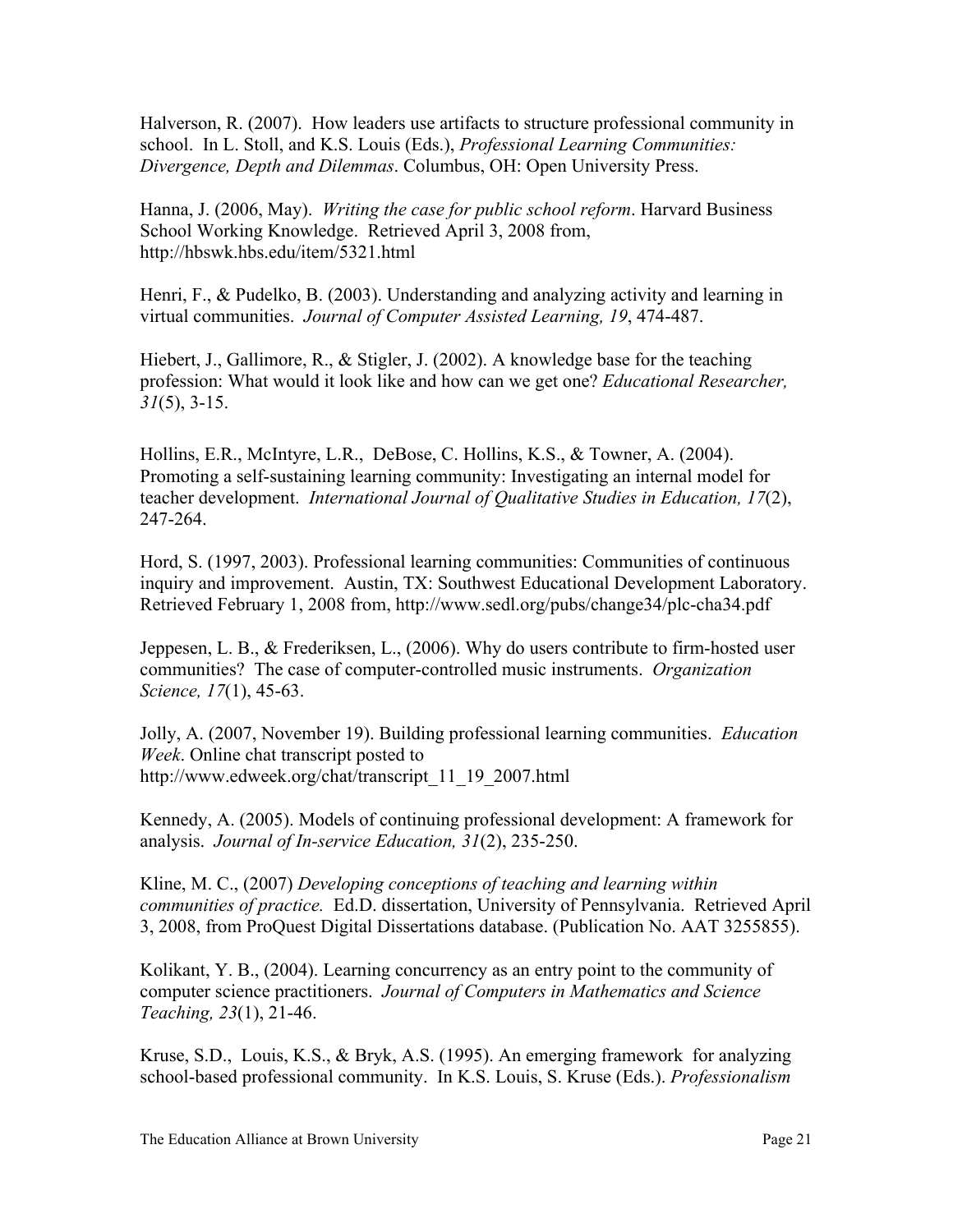*and community: Perspectives on reforming urban schools*. Long Oaks, CA: Corwin Press.

Kwakman, K. (2003). Factors affecting teachers' participation in professional learning activities. *Teaching and Teacher Education, 19*(2), 149-170.

Lave, J., & Wenger, E. (1991). *Situated learning: Legitimate peripheral participation.* Cambridge, UK: Cambridge University Press.

Lieberman, A. (2000). Networks as learning communities: Shaping the future of teacher development. *Journal of Teacher Education, 51*(3), 221-227.

Little, J.W. (1990). The persistence of privacy: Autonomy and initiative in teachers' professional relations. *Teachers College Record 91*, 509-536.

Little, J.W. (1993). Teachers' professional development in a climate of educational reform. *Educational Evaluation and Policy Analysis, 15*, 129-151

Lortie, D. C. (1975). *Schoolteacher: A sociological study*. Chicago: Chicago University Press.

MacIsaac, D. (2000). Communities of on-line physics educators. *The Physics Teacher, 38*(4), 210-213.

McLaughlin, M.W., & Talbert, J.E. (2001). *Professional communities and the work of high school teaching.* Chicago: University of Chicago Press.

McLaughlin, M.W., & Talbert, J.E. (2007). Building professional learning communities in high schools. In L. Stoll, and K.S. Louis (Eds.), *Professional Learning Communities: Divergence, Depth and Dilemmas*. Columbus, OH: Open University Press.

Montgomery County Public Schools. (2008). Retrieved February 28, 2008 from, http://www.montgomeryschoolsmd.org/departments/development/teams/plci/index.shtm

National School Reform Faculty. (2008). Retrieved February 28, 2008 from, http://www.nsrfharmony.org/faq.html#1

National Staff Development Council (2001). Retrieved February 28, 2008 from, http://www.nsdc.org/standards/learningcommunities.cfm

Pitta, D.A., & Fowler, D. (2005). Online consumer communities and their value to new product developers. *Journal of Product & Brand Management, 14*(5) 283-291.

Richard, A. (2004). School-based…or not? *Journal of Staff Development, 25*(2) 10-13.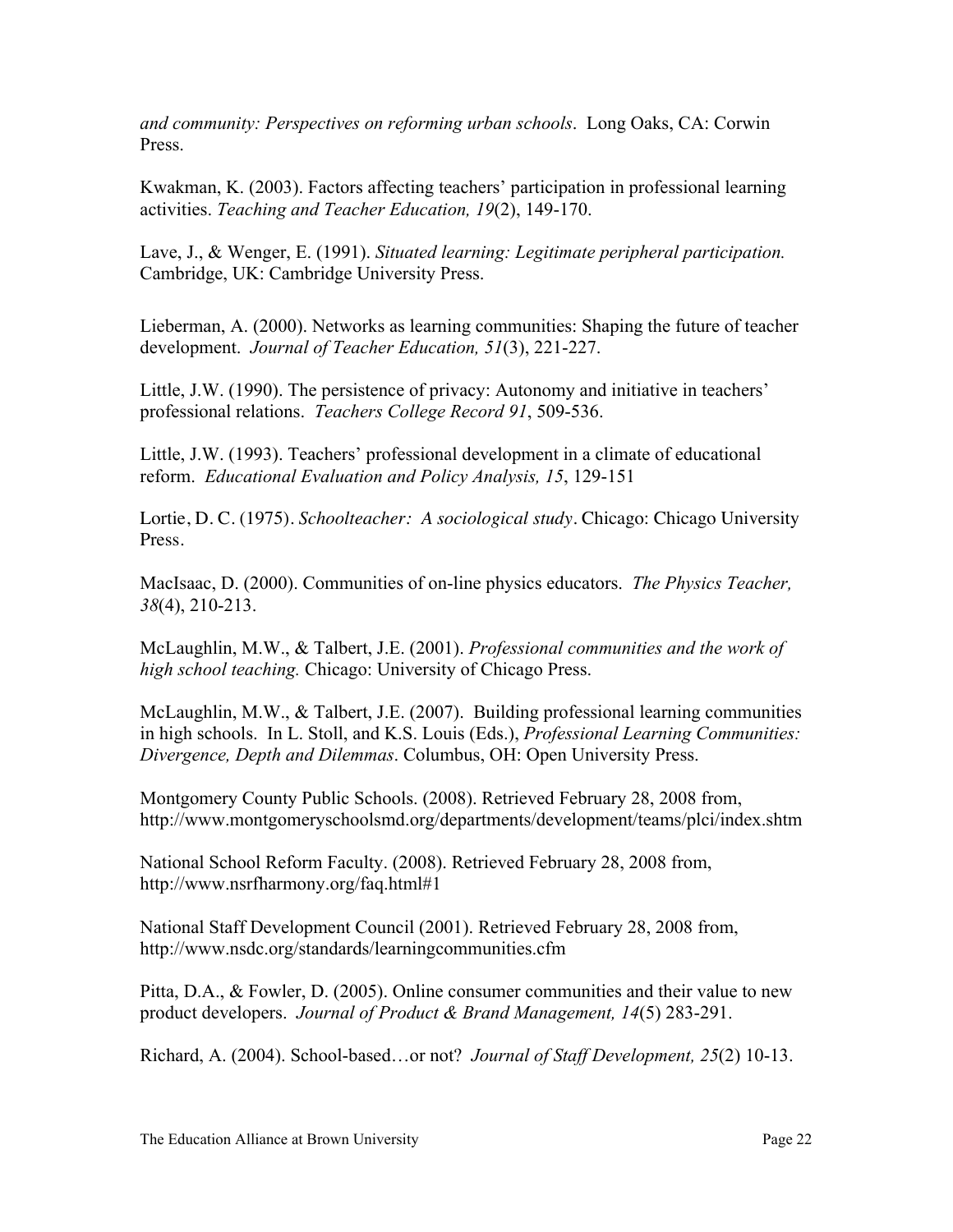Richardson, J. (2005, November/December). Transform your group into a team. *Tools for Schools, 9*(2), 1-8.

Schmoker, M. (2004).Tipping point: From feckless reform to substantive instructional improvement. *Phi Delta Kappan, 85*(6), Retrieved March 14, 2008 from, http://www.pdkintl.org/kappan/k0402sch.htm

Senge, P. (1990). *The fifth discipline: The art and practice of the learning organization*. New York: Currency Doubleday.

Shen, J., Zhen, J., & Poppink, S. (2007). Open lessons: A practice to develop a learning community for teachers. *Educational Horizons 85*(3), Retrieved March 14, 2008 from, http://www.pilambda.org/horizons/v85-3/v85-3.pdf

Smith, P. (2003). Workplace learning and flexible delivery. *Review of Educational Research, 73*(1) 53-88.

Smith, D., & Tamez, H. (2008) *Developing,embedding and sustaining professional learning communities: Investing in invention*. Paper presented at the annual meeting of the American Educational Research Association, New York, NY. Retrieved April 11, 2008 from, http://www.tpi.org/downloads/docs/basic/NJCLC%20AERA20081final.pdf

Stoll, L., Bolam, R., McMahon, A., Wallace, M., & Thomas, S. (2006). Professional learning communities: A review of the literature. *Journal of Educational Change, 7*(4), 221-258.

Thompson, S.C., Gregg, L., & Niska, J.M. (2004). Professional learning communities, leadership, and student learning. *Research in Middle Level Education Online, 28*(1), 35, 20.

Torrance Unified School District (2008). Retrieved April 7, 2008 from, http://www.tusd.org/vnews/display.v/ART/2007/11/20/4741d4ef9614e

Triangle High Five Partnership. (2008). *About us*. Retrieved April 7, 2008 from, http://www.trianglehighfive.org/

Vescio, V., Ross, D., & Adams, A. (2008). A review of research on the impact of professional learning communities on teaching practice and student learning. *Teaching and Teacher Education, 24*, 80-91.

Wells, C., & Feun, L. (2007), Implementation of learning community principles: A study of six high schools. *NASSP Bulletin, 91*(2), pp. 141-160.

Wood, D. (2007). Professional learning communities: Teachers, knowledge, and knowing. *Theory Into Practice, 46*(4), pp. 281-290.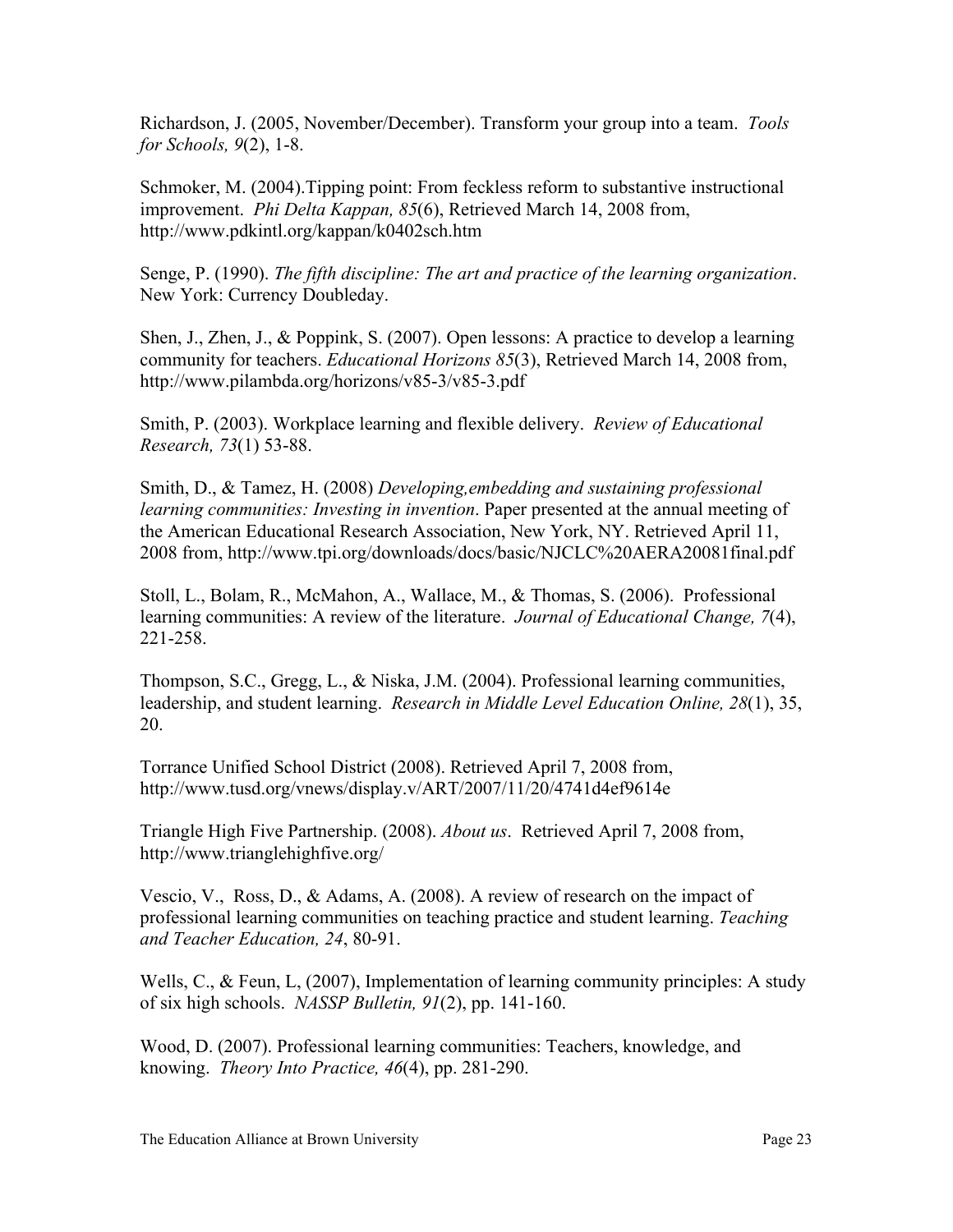Wood, D. (2007). Teachers learning communities: Catalyst for change or a new infrastructure for the status quo. *Teachers College Record, 109*(3), pp. 699-739.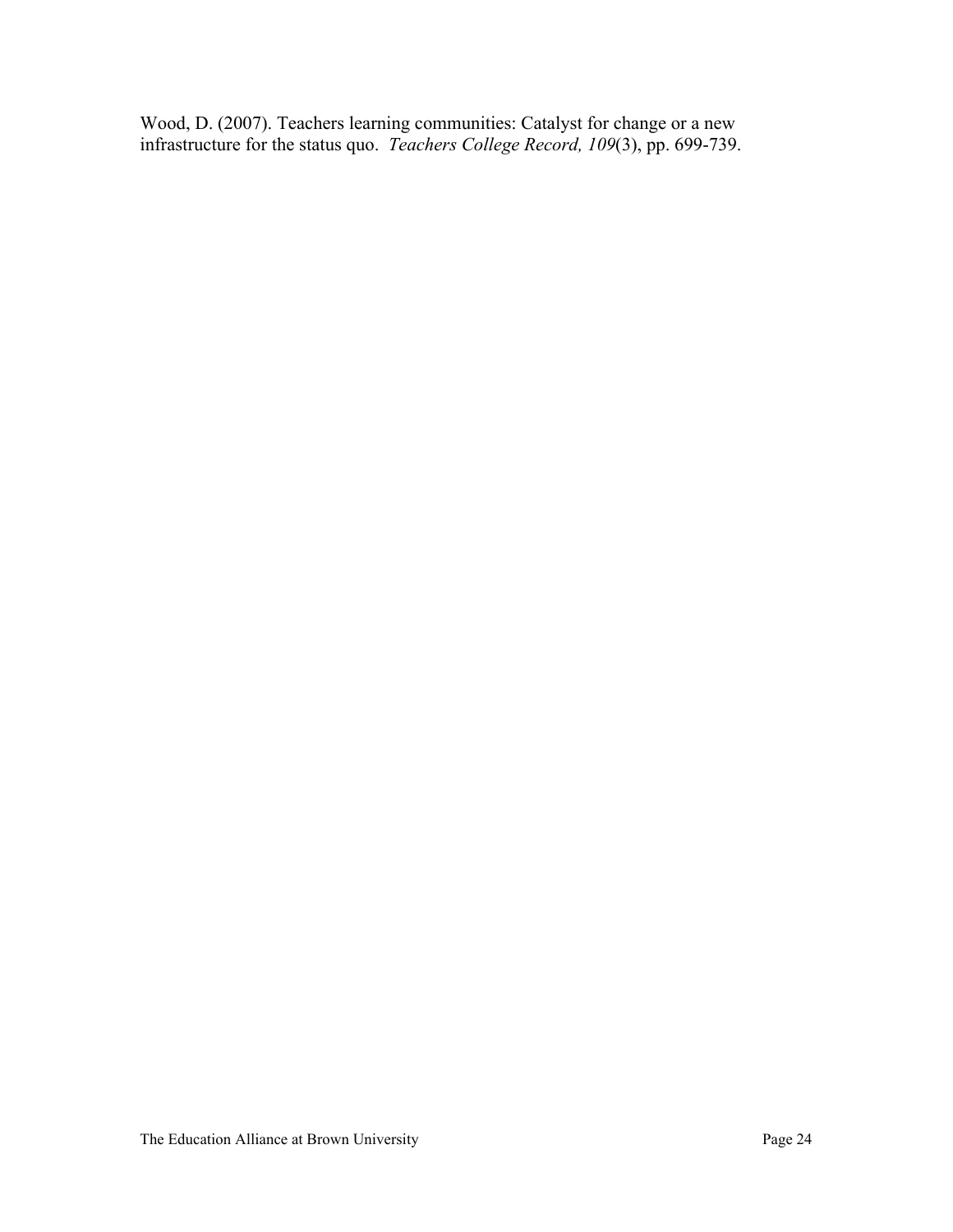# **Appendix A PLC related Web sites**

## **Professional Learning Communities and Resources**

### **1. All Things PLC**

URL - http://www.allthingsplc.info/

The All Things PLC Web site provides research, articles, data and tools to educators who seek information about Professional Learning Communities at Work. This information is provided so schools and districts have relevant, practical knowledge and tools as they create and sustain their Professional Learning Community. PLC practitioners Dr. Richard DuFour, Dr. Robert Eaker and Rebecca DuFour regularly contribute to the All Things PLC blog, as do their associates.

The Web site identifies the following goals:

- To provide up–to–date, timely and useful information to educators regarding Professional Learning Community concepts and practices.
- To provide educators with insights from leading practitioners through an interactive web log (blog).
- To provide research and articles about Professional Learning Community concepts.
- To provide information about schools that have successfully implemented the Professional Learning Communities at Work model.

Among its tools the website includes:

- Bibliography and links to articles, research, and stories submitted by PLC teams.
- Audio recordings of PLC panel presentations and discussions with experts and PLC teams.
- Video highlights from a series on PLC's presented by Richard DuFour, Robert Eaker, and Rebecca DuFour, with Dennis Sparks of the National Staff Development Council.
- A PLC locater, to contact team leaders in schools across the country to learn about strategies that have proved effective and how they can be implemented.

# **2. Tapped In**

#### http://tappedin.org/tappedin/

Tapped In is a Web-based learning environment created by SRI International to transform teacher professional development for professional development providers and educators. Tapped In enables providers to offer high-quality online professional development experiences and support to more teachers cost-effectively. Through Tapped In, educators can extend their professional growth beyond courses or workshops with the online tools, resources, colleagues, and support they need to implement effective, classroom-centered learning activities.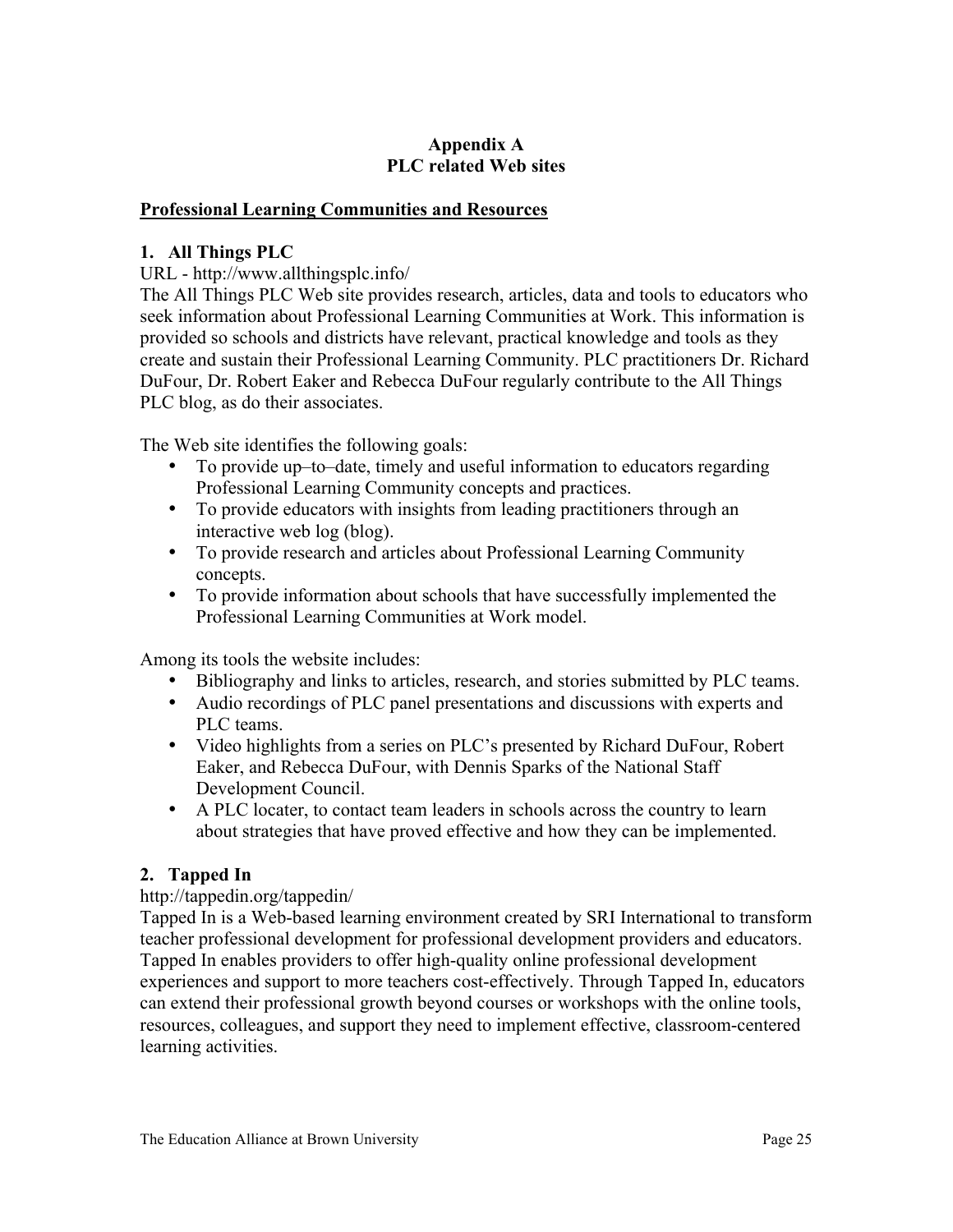Through Tapped In, organizations can develop, implement, and manage online courses, workshops, seminars, mentoring programs, and other collaborative activities that supplement, or function in lieu of, face-to-face activities. Tapped In experts work with organization staff to design and facilitate online activities that are motivating, standards based, and attuned to the learning styles and technical facility of participating teachers. We help organizations address the dual challenges of sustained follow-up support and scaling-up services to reach all who need them. Organizations also benefit from the resources and expertise of other tenant partners that participate in the Tapped In community.

Tapped In brings educators together both locally and worldwide to cultivate a community that supports each teacher as a professional. We build the capacity of teachers to support one another through peer networks supported by the Tapped In community. The Web site allows educators to:

- Plan and conduct learning projects with colleagues and students.
- Participate in or lead topical discussion and groups.
- Manage and attend online courses offered by TPD providers.
- Mentor other educators.
- Try out new ideas in a safe, supportive environment.

Resources, experts, mentors, and new colleagues are available. Collectively, these elements of Tapped In form a supportive, career-long online home for education professionals.

# **3. LearningTimes**

URL - http://www.learningtimes.org/index.php

LearningTimes is an open community for education and training professionals. Members have free access to a wide range of opportunities to interact and network with peers from across the globe, both live online, asynchronously and face-to-face.

Member activities, event and services include:

- Live, interactive interviews with education thought leaders
- Live webcasts from conferences, colloquia  $&$  special events
- Professional Networking
- Member-directed surveys, polls, and referenda
- Best practice case studies
- Emergent knowledge sharing
- Online voice-based discussions & live debates
- International working groups, team activities, & member think tanks
- Showcase projects and paper presentations
- Education news, research & peer reviews
- Education market & trends analysis
- International coverage
- Research results dissemination
- Networked communities of practice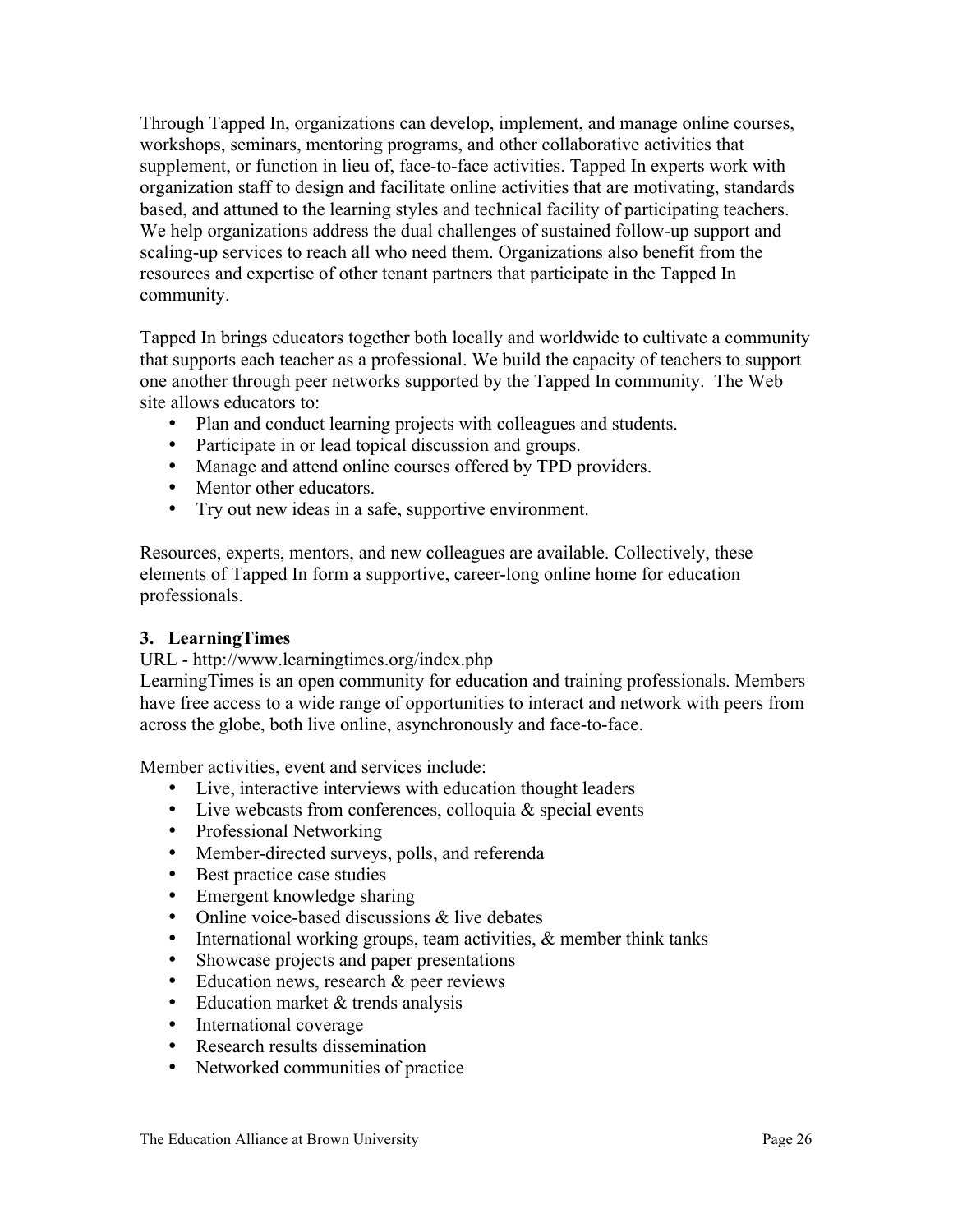Members come from a wide variety of disciplines and professions within the world of education, including higher education and K-12 faculty, staff, and administration, educational and web publishing, local and national education departments and bodies, technology providers, corporate training, nonprofit learning consortia and associations, libraries, museums, tutoring, continuing and professional education, and public television. Among these groups, many members refer to themselves as students and lifelong learners.

# **4. Learning Communities Initiative**

URL - http://www.oln.org/LCI/learning\_communities.php A consortium of 82 colleges and universities, the Ohio Learning Network (OLN) helps Ohioans gain more education, promotes using technology in teaching and learning, and builds Ohio's capacity and effectiveness through statewide, shared resources. There are 46 Communities funded by the OLN Learning Communities Initiative 2007-2008

In this partnership, OLN and five Regional Centers support communities of learners as they innovate, experiment, assess, embed, and share new and effective ways to use technology in teaching and learning. Regional Centers offer grants to learning communities in their regions, disseminate information and resources, network learners across campuses and disciplines, and examine the critical relationship between technology and increased learning.

# **5. Public Schools of North Carolina Professional Development**

http://www.ncpublicschools.org/profdev

The mission of the Office of Professional Development is to provide leadership, technical assistance, resources and consultative services to the North Carolina public and charter schools with the goal of improving student learning and achievement through organizational development and professional learning. Based on research by the National Staff Development Council (NSDC), the State standards provide the vision and framework for making professional development more responsive to the learning needs of both educators and students.

*LEARN NC* - The North Carolina Department of Public Instruction has partnered with LEARN NC to offer North Carolina teachers' online professional development courses. Teachers may enroll in courses developed and taught by expert instructors whose advanced course work and/or research expertise in the content area set them apart from other teacher-trainers.

*USDLC* - United Star Distance Learning Consortium (USDLC), formerly known as StarNet, enables educators in all school systems to access USDLC's rich resources for professional development. A wide variety of online modules and video-on-demand programs are available. Many of the videos were filmed in North Carolina schools and feature the work of outstanding educators and programs. Course offerings are free.

*eBistro* - An online learning environment for educators in North Carolina designed to provide teachers with resources for classroom technology integration, IMPACT Model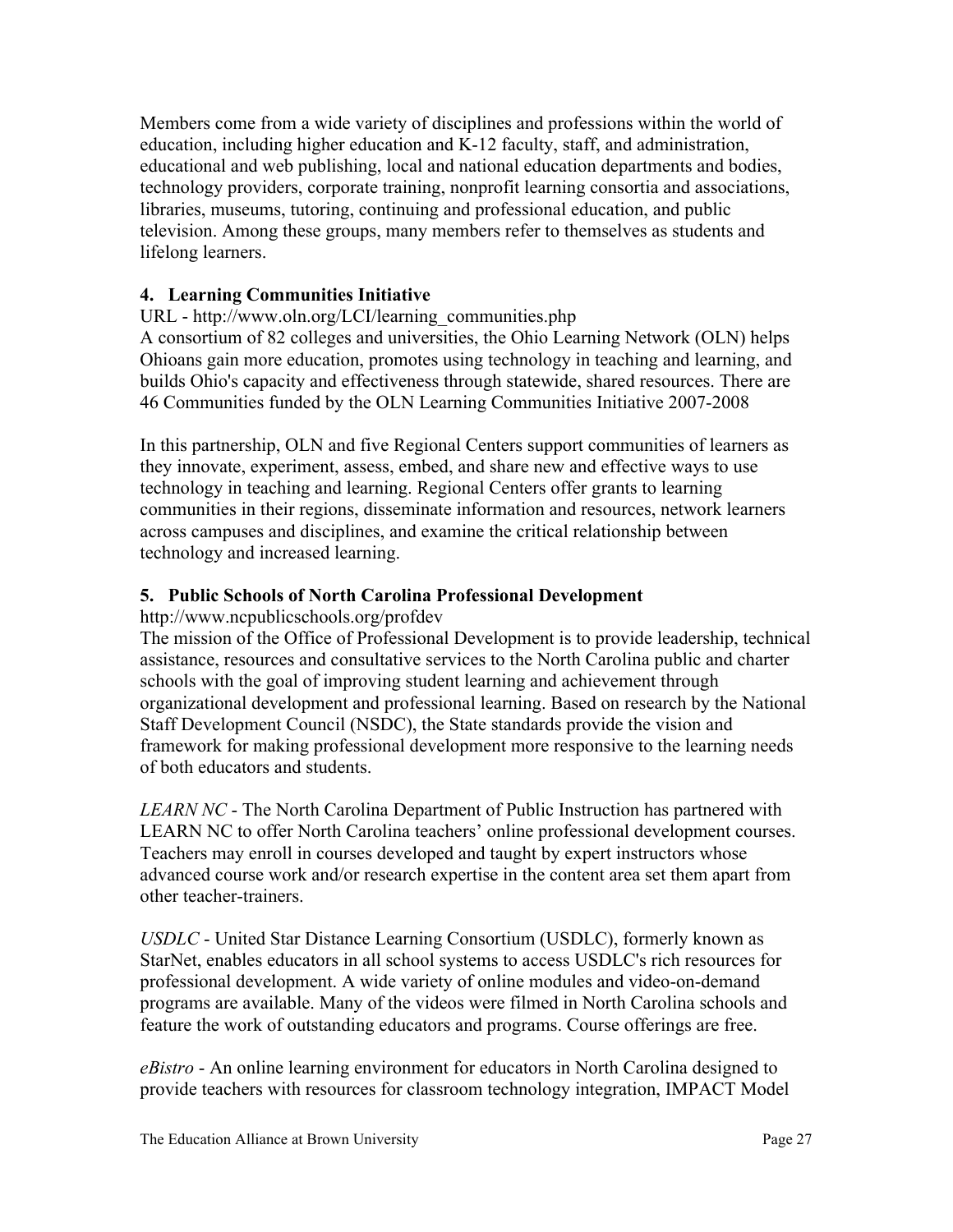implementation, grant writing, and other related topics. Log in to complete the learning module(s) of your choice and create a professional online digital portfolio. All modules are fully aligned with the North Carolina Professional Development Standards and present excellent opportunities for learning - for individuals or learning communities!

# **6. Triangle High Five**

URL - http://www.trianglehighfive.org/index.php

Five major North Carolina Triangle-area business leaders and five public school systems created a public-private sector high school reform initiative designed to increase the number of graduates, reduce the dropout rate, and better prepare students for successful lives after high school. Entitled "High Five: Regional Partnership for High School Excellence," the five-year, \$2.5 million project represents the first collaborative venture for the five major area public school systems.

The partnership, created in April, 2004, was designed to support and enhance public high school performance by developing a regional approach in sharing best practices; facilitating collaboration between school districts, colleges and universities; identifying alternative delivery systems to reach at-risk students and broadening community support.

The regional partnership's funding comes from The News & Observer Publishing Company, Blue Cross and Blue Shield of North Carolina Foundation, SAS, Progress Energy and Capitol Broadcasting Company. The five Triangle public school systems participating in the program are: Chapel Hill-Carrboro, Durham County, Johnston County, Orange County and Wake County.

Through job embedded staff development, such as the implementation of subject specific discussion boards on the High Five website and the implementation of Professional Learning Communities, the partnership hopes to provide all teachers and administrators with the additional tools to challenge, engage and support high school students.

# **Tools and Services**

# **7. ANGEL Learning**

URL - http://www.angellearning.com/applied/k-12/

K12 Teaching and Learning

ANGEL Learning Management Suite is a comprehensive elearning solution for delivering web-enhanced and online classes that meet the needs of all an educational institution's constituents. The company offers a variety of courses and services to the K-12 market including:

- Professional Development
- State Standards Alignment to Class Content
- Virtual Classes
- Parent-School Communication
- Manage, Develop and Enrich Traditional Instruction

ANGEL states that its professional development services:

• Meet local needs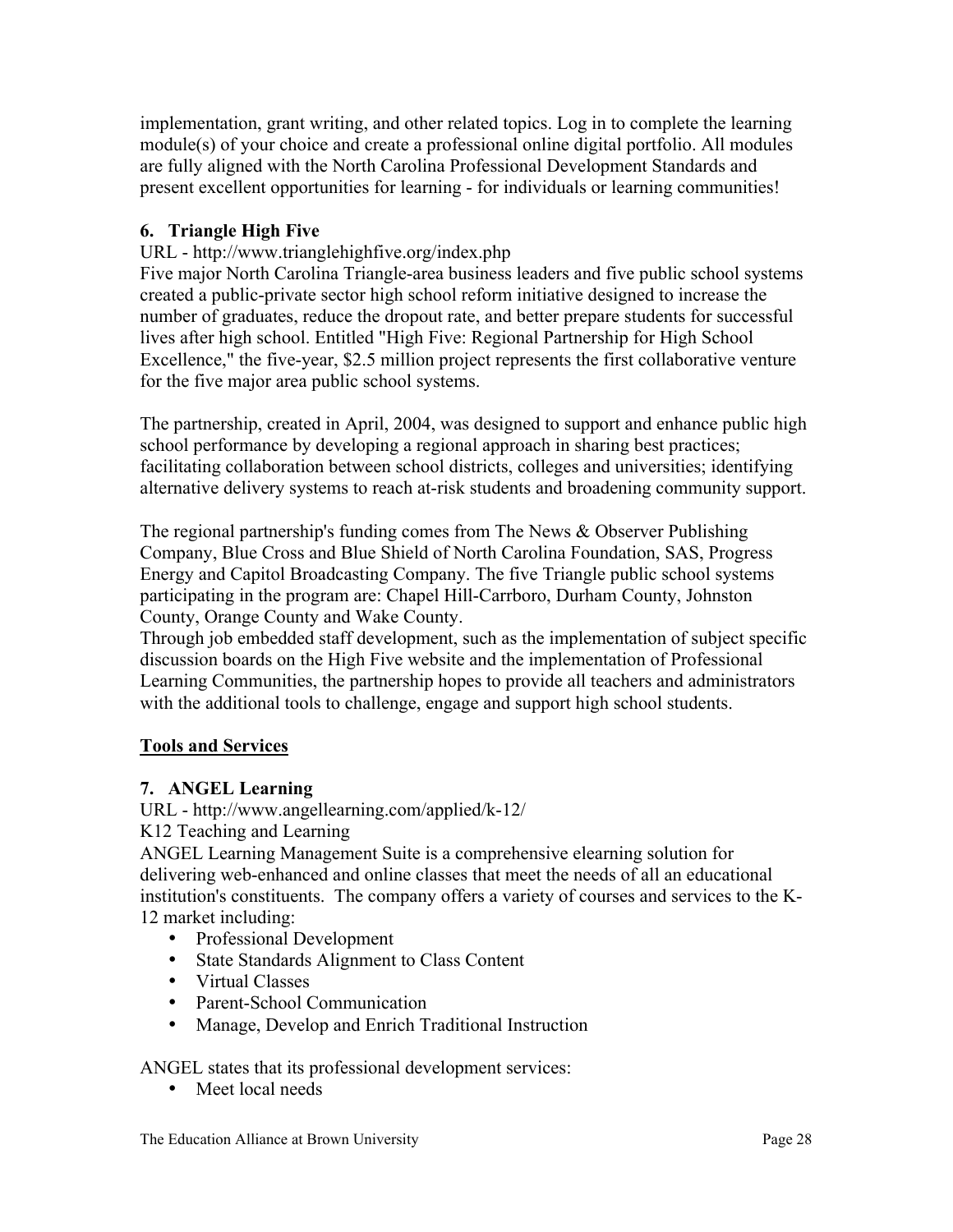- Foster a culture of continued professional growth
- Allow access to professional development resources any place, anytime
- Develop technology expertise.

Professional development tools and services include:

- Ability to align standards to content  $&$  assessments
- Built-in learning object repository for sharing
- Online professional development
- Wikis & Blogs
- Discussion Forums
- Groups: for instructors, students, parents
- Quick announcements & updates
- Simple Podcasting
- Mail
- Controlled Chat & IM
- Multiple language capabilities

#### **8. Edusoft Assessment Management System**

URL - http://www.riverpub.com/products/edusoft/index.html

The Edusoft Assessment Management System is a standards-based assessment solution for districts to collect, analyze and act on student performance data to improve classroom instruction and student performance. Edusoft helps schools administer district benchmarks and classroom tests; delivers rapid results; improves the reliability of assessment programs; and connects assessment to instructional decisions. According to the Web site, more than 400 districts use Edusoft to design, score and analyze millions of student assessments each year.

#### **9. The Teaching, Learning, and Technology (TLT) Group**

URL - http://www.tltgroup.org/Index.htm

The TLT Group and its Flashlight Program support professional development in higher education, providing training, invited talks, webcasts, evaluation support, and outreach and dissemination. Their program is designed for a cohort of faculty members to improve teaching and learning with technology and also help colleagues. Among the tools and services TLT provides:

- Collections and repositories of instructional resources
- Brief hybrid workshops and online tutorials to make faculty development more accessible
- Video examples and case studies in faculty and professional development.

#### **10. Connexions**

URL - http://cnx.org/

Connexions is an environment for collaboratively developing, freely sharing, and rapidly publishing scholarly content on the Web. The Content Commons contains educational materials for everyone from children to college students to professionals, and is